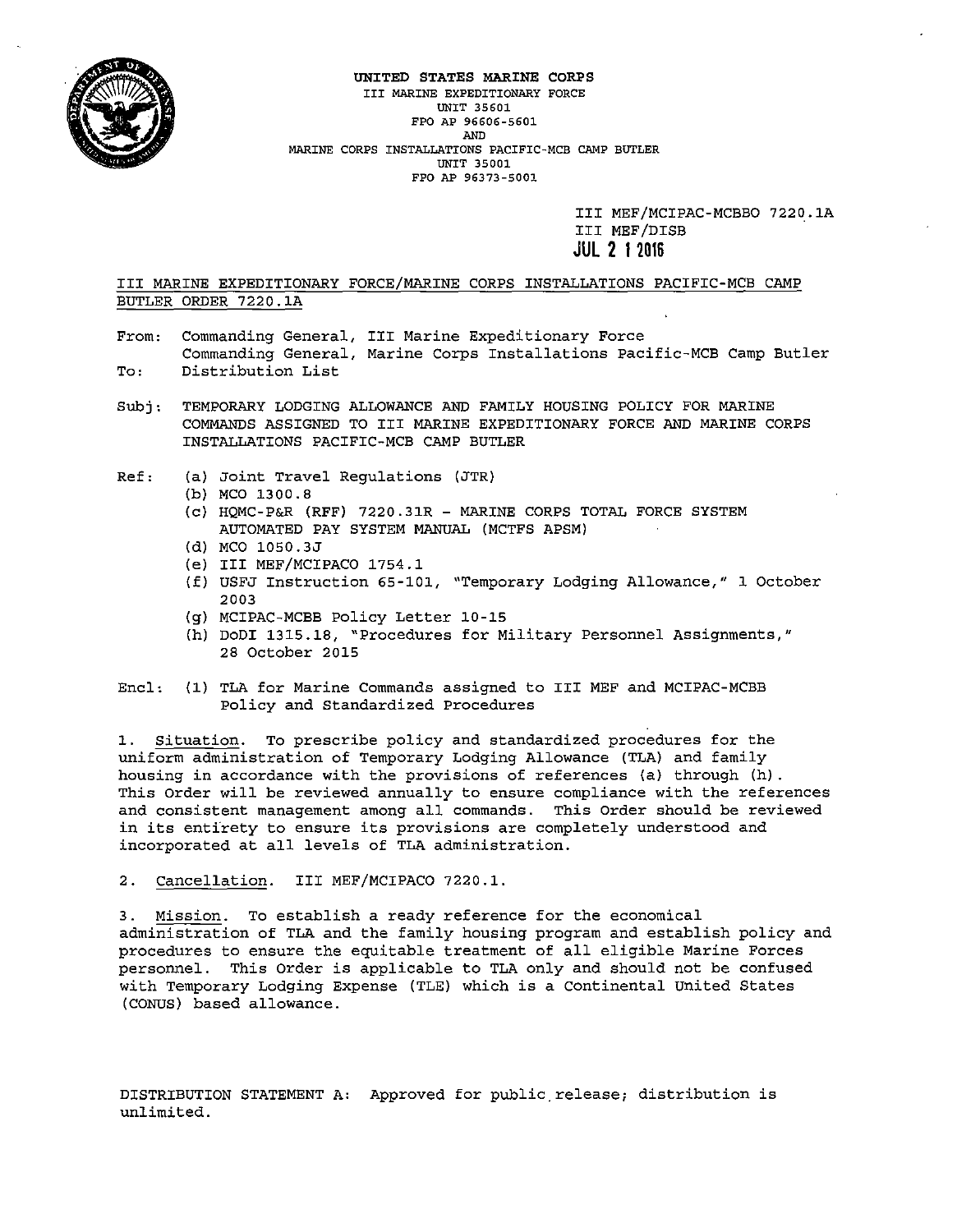#### **4. Execution**

## **a. Commander's Intent and Concept of Operations**

(1) Commander's Intent. To use this Order as a supplement to the **references in determining a member's eligibility and entitlement to TLA.** 

(2) Concept of Operations. Chapters and appendices in the enclosure **are to be used as appropriate in the administration and payment of TLA. Commanding officers, disbursing officers, and administrators shall establish**  procedures that are consistent with references (a) through (h) and the **guidance contained in this Order.** 

**b. Subordinate Element Mission. Commanding officers will ensure**  personnel requesting TLA authorized in this Order have been properly briefed **on entitlements, regulations, and procedures.** 

**c. Coordinating Instructions. Commands shall implement the requirements**  of this instruction in accordance with the procedures established by the **respective commanding officers.** 

**5. Administration and Logistics. An electronic version of the document is**  located online at: https://intranet.mcipac.usmc.mil/Gl\_Administration/Adjutant/.

# 6. Command and Signal

a. Command. This Order is applicable to all Marines assigned to III Marine Expeditionary Force (MEF), Marine Corps Installations Pacific-MCB Camp Butler (MCIPAC-MCBB) commands, and other tenants and activities operating on MCIPAC-MCBB facilities and areas on Okinawa and mainland Japan.

b. Signal. This Order is effective the date signed.

S. A. MACKEY<br>S. A. MACKEY  $\sim$   $\sim$   $\sim$   $\sim$ 

 $\overline{D}$ . L. ODOM Chief of Staff Chief of Staff

DISTRIBUTION: III MEF Lists I, II MCIPAC-MCBB List B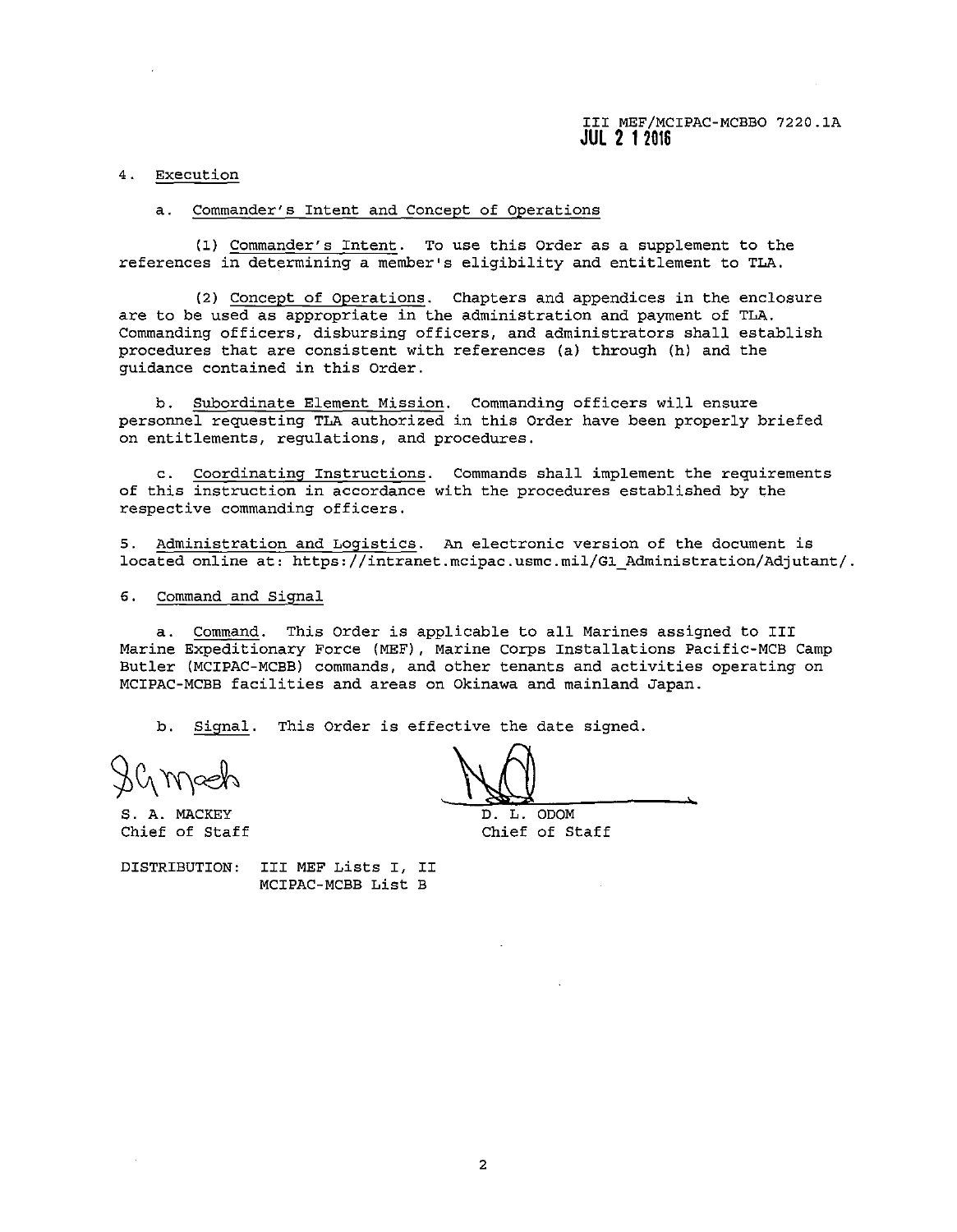$\mathcal{A}^{\mathcal{A}}$ 

 $\sim$ 

# TLA AND FAMILY HOUSING POLICY FOR MARINE COMMANDS ASSIGNED TO III MEF AND MCIPAC-MCBB

## TABLE OF CONTENTS

| <b>IDENTIFICATION</b>                                                                   | TITLE                                                                                                                                                                                                                                                                          | <b>PAGE</b> |
|-----------------------------------------------------------------------------------------|--------------------------------------------------------------------------------------------------------------------------------------------------------------------------------------------------------------------------------------------------------------------------------|-------------|
| Chapter 1                                                                               |                                                                                                                                                                                                                                                                                |             |
| ı.<br>$\mathbf{2}$ .<br>3.<br>$\mathbf 4$ .<br>5.<br>б.<br>7.<br>8.<br>9.<br>10.<br>11. | Background1-1<br>When Payable1-2<br>When Not Payable1-3<br>When Payable at a Reduced Rate1-4<br>Housing Preferences1-4<br>Special Circumstances1-4<br>Extensions of TLA1-6<br>Submission of Claims1-7<br>Appeals of Denied Claims1-8<br>Approval Authority/Responsibilities1-8 |             |
| Chapter 2                                                                               |                                                                                                                                                                                                                                                                                |             |
| 1.<br>2.<br>3.                                                                          | Departure TLA2-1                                                                                                                                                                                                                                                               |             |
| Chapter 3                                                                               | MCAS IWAKUNI3-1                                                                                                                                                                                                                                                                |             |
| ı.<br>$\overline{\mathbf{2}}$ .<br>3.<br>4.                                             | Background3-1<br>Departure TLA3-1<br>Service Member Actions3-1                                                                                                                                                                                                                 |             |
| Chapter 4                                                                               | CATC, CAMP FUJI4-1                                                                                                                                                                                                                                                             |             |
| 1.<br>2.<br>З.<br>4.<br>5.                                                              | Background4-1<br>Arrival TLA4-1<br>Departure TLA4-1<br>Commanding Officer Responsibilities4-1<br>Service Member Actions4-2                                                                                                                                                     |             |
| Chapter 5                                                                               | DEFINITIONS5-1                                                                                                                                                                                                                                                                 |             |
| 1.                                                                                      | Definition of Terms5-1                                                                                                                                                                                                                                                         |             |
| APPENDIX A                                                                              | TEMPORARY LODGING ALLOWANCE REQUEST FORMA-1                                                                                                                                                                                                                                    |             |
| <b>APPENDIX B</b>                                                                       | TEMPORARY LODGING ALLOWANCE (TLA) DATA SHEETB-1                                                                                                                                                                                                                                |             |
| APPENDIX C                                                                              | MEMORANDUM FOR THE RECORD - ACKNOWLEDGEMENT<br>OF TLA ENTITLEMENT CONDITIONSC-1                                                                                                                                                                                                |             |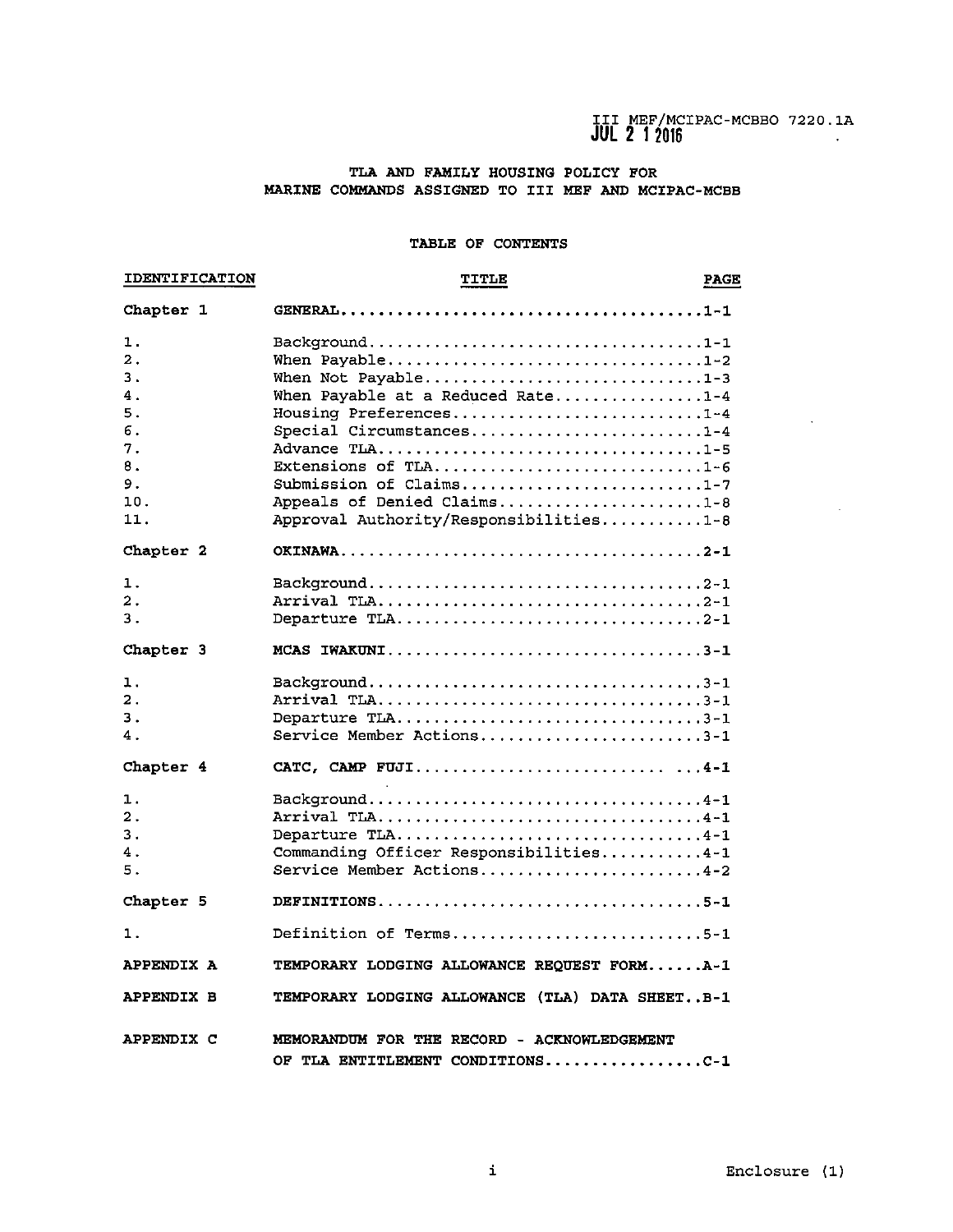$\sim 10^{11}$ 

# TABLE OF CONTENTS

 $\mathcal{L}^{\mathcal{L}}(\mathcal{L}^{\mathcal{L}})$  . The set of  $\mathcal{L}^{\mathcal{L}}(\mathcal{L}^{\mathcal{L}})$ 

 $\label{eq:2.1} \frac{1}{\sqrt{2}}\sum_{i=1}^n\frac{1}{\sqrt{2}}\sum_{i=1}^n\frac{1}{\sqrt{2}}\sum_{i=1}^n\frac{1}{\sqrt{2}}\sum_{i=1}^n\frac{1}{\sqrt{2}}\sum_{i=1}^n\frac{1}{\sqrt{2}}\sum_{i=1}^n\frac{1}{\sqrt{2}}\sum_{i=1}^n\frac{1}{\sqrt{2}}\sum_{i=1}^n\frac{1}{\sqrt{2}}\sum_{i=1}^n\frac{1}{\sqrt{2}}\sum_{i=1}^n\frac{1}{\sqrt{2}}\sum_{i=1}^n\frac$ 

| <b>IDENTIFICATION</b> | TITLE                                        | PAGE |
|-----------------------|----------------------------------------------|------|
| APPENDIX D            | UNACCEPTABLE REASONS FOR REFUSING HOUSINGD-1 |      |
| APPENDIX E            | SAMPLE FORMAT - REQUEST FOR EXTENSIONE-1     |      |
| APPENDIX F            | SAMPLE FORMAT - APPEAL REQUESTF-1            |      |

 $\sim 10^6$ 

 $\mathcal{L}^{\text{max}}_{\text{max}}$  and  $\mathcal{L}^{\text{max}}_{\text{max}}$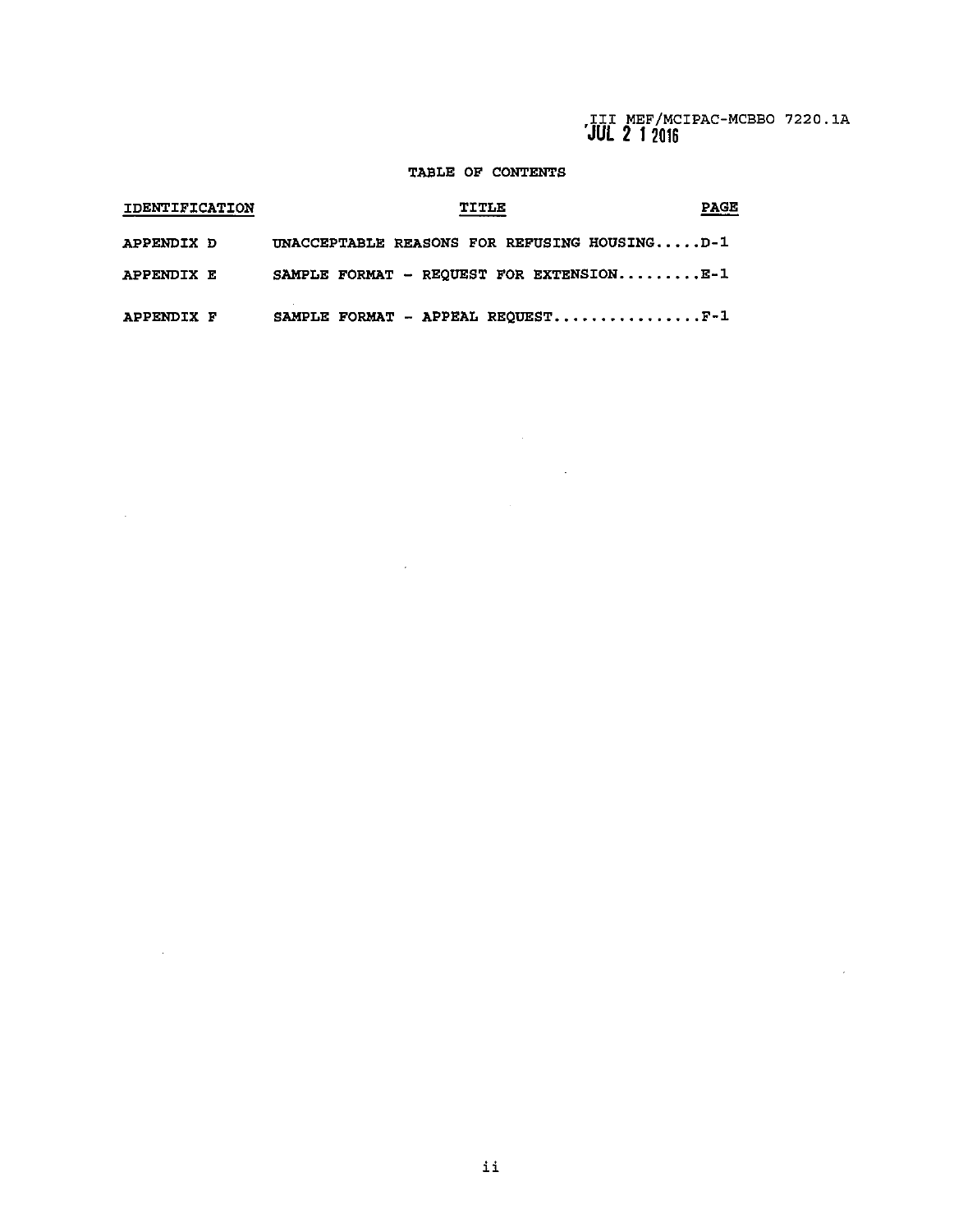# Chapter 1

#### **General**

# 1. Background

**a. TLA is provided to partially reimburse service Members for more than normal expenses stemming from the use of temporary lodging in conjunction**  with a Permanent Change of Station (PCS) move to/from an Outside Continental United States (OCONUS) location, including Alaska and Hawaii. TLA may also be authorized when temporarily vacating quarters due to government needs or other special circumstances. TLA is an earned allowance payable only when the member meets the criteria established by this Order and the references. **Certain expense categories are not reimbursable with TLA, to include but not**  limited to the following:

(1) Transportation between TLA accommodations and place of duty.

(2) Claims for reimbursement for TLA accommodations rented as a part **of a "package aeal" which includes automobile rental or other items, must**  include itemized receipts which separate the costs for all parts of the **'1 package.** "

(3) Babysitting.

**(4) Entertainment, including but not limited to, television, movie rentals, internet, theater, tour or sports tickets, etc.** 

- (5) Alcoholic beverages and/or bar bills.
- (6) Dry cleaning.
- (7) Boarding and/or care of pets; see reference (a).

b. The intent of TLA is not to obtain additional money unrelated to the **primary goal of occupying permanent quarters, such as buying a car, paying**  off debts, etc. Reasons such as these constitute fraud and such claims will be returned to the Commanding Officer (CO) for clarification and **resubmission, or investigation.** 

**c. TLA falls within three categories: Arrival, departure, and special circumstances. All command levels will make continuous efforts to minimize**  TLA costs through effective guidance and management attention. All reasonable methods should be used to preclude the need for TLA; shorten the **authorization period, reduce the amount payable, and maximize government quarters. Personal convenience is never a determining factor in the approval**  of TLA.

**d. cos are encouraged to grant permissive Temporary Additional Duty**  (TAD) for the purpose of house hunting in accordance with reference (d) . TLA is payable while a member is in a permissive TAD status for the purposes of house hunting.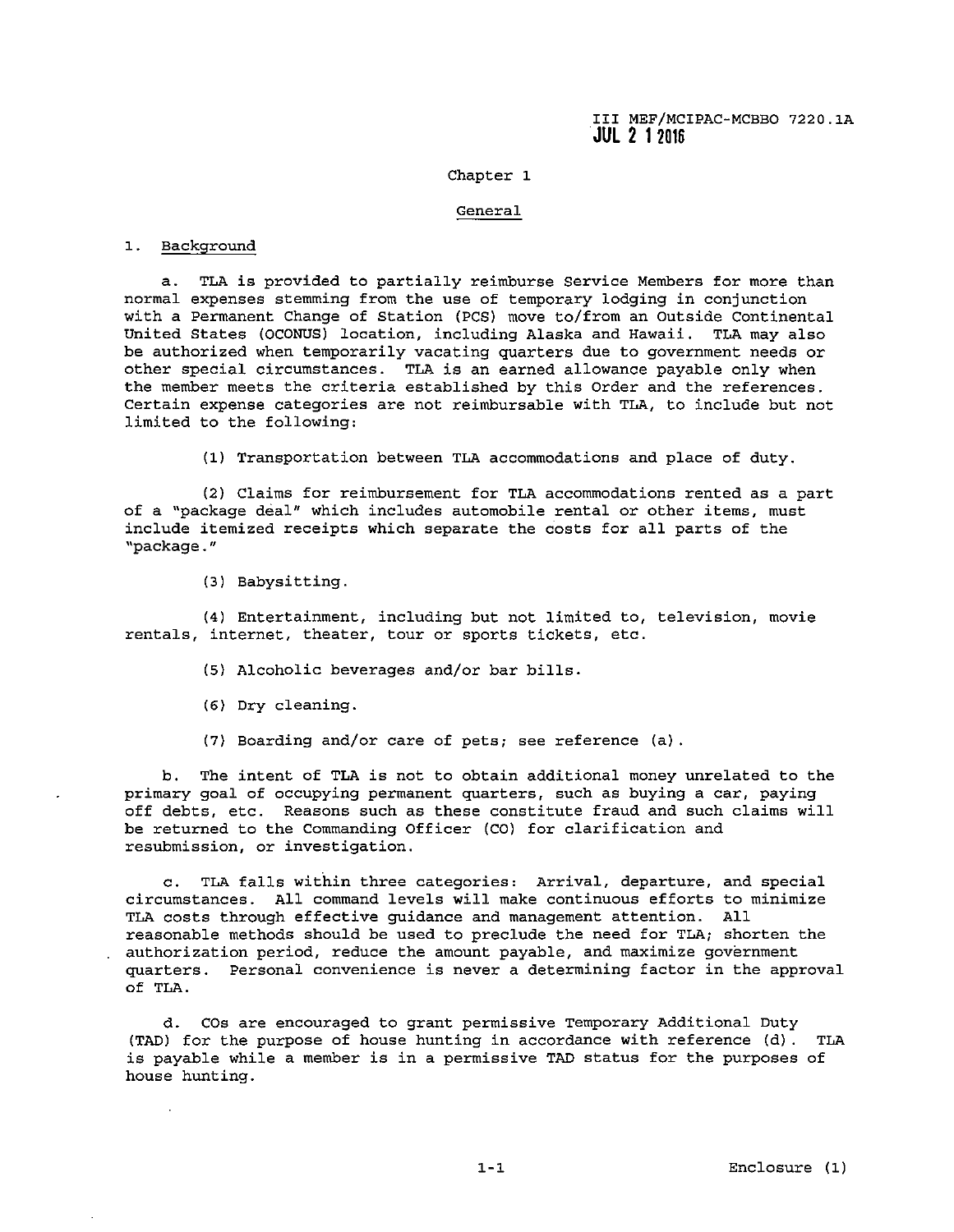e. The Defense Travel Management Office (DTMO) website at http://www.defensetravel.dod.mil contains the most current per diem rates payable. All approved TLA claims will be paid by Electronic Funds Transfer to the member's direct deposit account.

2. When Payable. Generally, TLA is authorized under the following conditions:

a. Upon reporting to the Permanent Duty Station (PDS) while awaiting assignment of government family quarters or while locating local economy housing. Marines may be paid TLA while in a leave status only if they have reported in and received a reporting endorsement prior to initiating leave. Leave cannot be away from the PDS.

b. When a member reports for duty at the overseas PDS prior to the arrival of ''command sponsored" dependents, TLA may be authorized if single type government quarters are not available for occupancy and a Certificate of Non-Availability (CNA) is obtained from the billeting office. The member must utilize bachelor housing within the local commuting area prior to occupying temporary lodging.

c. Whether paid TLA or not, the member has a responsibility to search for permanent government quarters or local economy housing for his/her family upon the member's arrival at the PDS.

d. When two Service Members are married to each other (prior to arrival), both on unaccompanied tours, request to move off-base for the purpose of establishing a joint household. This applies to both arrival and departure TLA.

e. Member married to member with no dependents. Regardless of which member arrives first, that member must occupy bachelor type quarters, if available. The first member must aggressively search for housing while waiting for the second member to arrive. Once the second active duty member arrives at the PDS, both may occupy government lodging facilities if housing is not available. In order for the members to occupy temporary lodging facilities, they must submit supporting documentation (i.e., reporting endorsement, DD Form 1351-2, flight itinerary) verifying the date the second member arrived at the PDS.

f. When single type government quarters are unavailable, within commuting distance, as documented by a CNA from billeting (applicable to arrival and departure). All efforts should be made by the command and sponsor to obtain government quarters for the member upon arrival. Members arriving after normal work hours, when the billeting office is closed, do not qualify for "quarters not available." All efforts must be made by single and unaccompanied members living on the local economy to reside in billeting prior to departure when clearing quarters. If billeting is not available, a CNA is required prior to moving into a Temporary Lodging Facility (TLF).

g. In cases involving a delayed issuance of an area clearance to family members beyond the member's control, members are required to take aggressive action in obtaining an area clearance for dependents. Once an approved area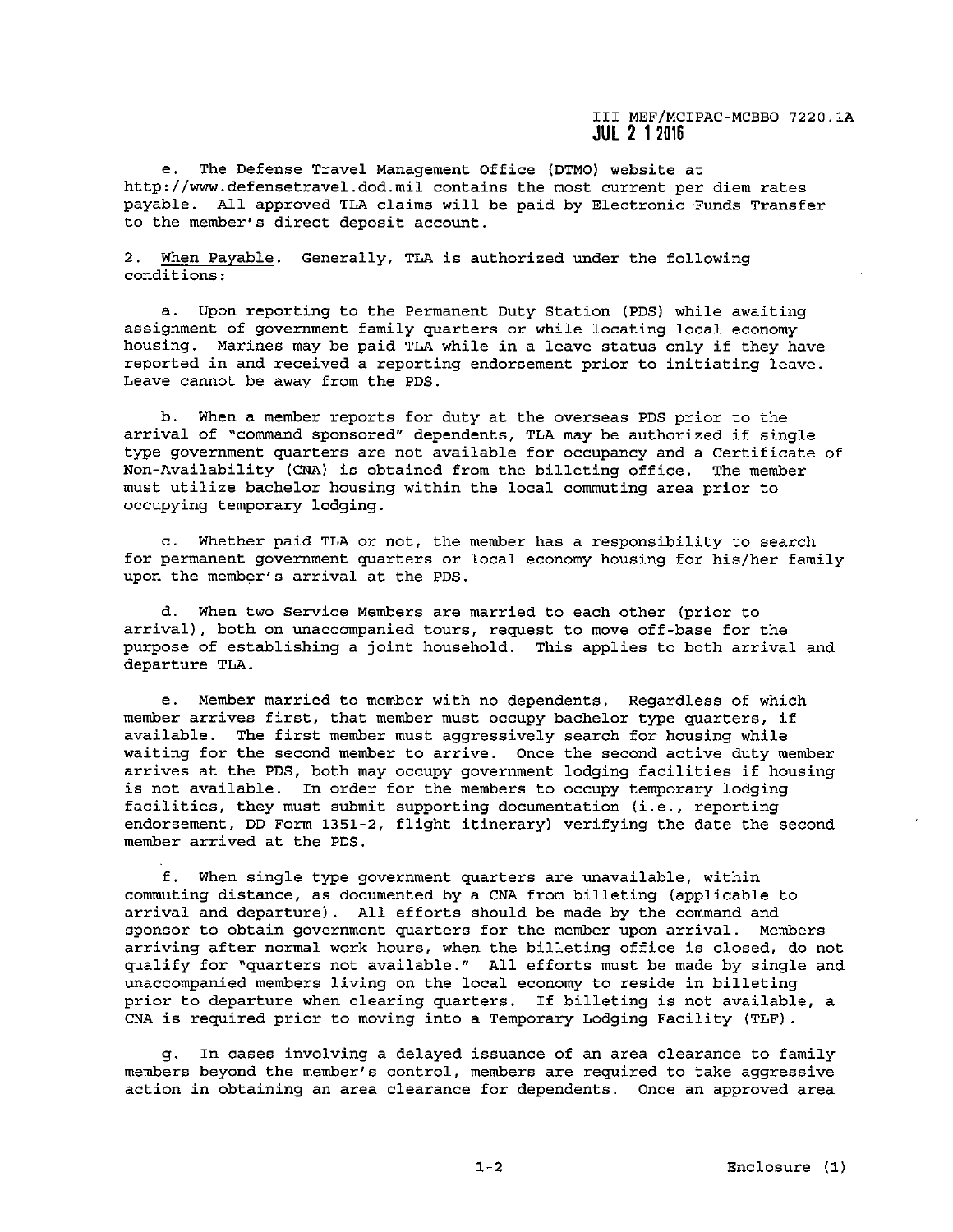JUL MEF/MCIPAC-MCBBO 7220.1A

**clearance has been received, the member must take the following actions for**  eligibility of TLA upon dependent(s) arrival:

(1) Immediately arrange a flight for the approved family members.

(2) Once flight arrangements have been made, the member is required to schedule an immediate appointment with the respective housing office for **appropriate assignment to housing prior to the family members' arrival.** 

3. When Not Payable. TLA is not payable under the following:

a. When adequate government quarters or local economy housing are offered and declined. TLA will only be paid through the day before adequate **government quarters or local economy housing would have been occupied. The**  respective housing office is required to notify the III MEF Disbursing **Officer via the respective Installation Personnel Administration Center**  (IPAC), G-1 of the date quarters were declined and the date the quarters would have been occupied.

**b. For changes of assignment where funded transportation is not authorized, e.g., Permanent Change of Assignment.** 

**c. When a member is on an unaccompanied tour and chooses to bring family**  members to the PDS at their own expense.

**d. When a member is directed or required to vacate government family quarters or local economy quarters due to misconduct, damages, or other incidents caused by the member or the member's dependents.** 

e. When two active duty Service Members marry while stationed at the PDS and relocate from the Bachelor Enlisted Quarters (BEQ)/Bachelor Officers Quarters (BOQ) to quarters on the local economy.

f. When the member or member's family members fail to notify the housing office, (within two working days) of locating available housing.

**g. When the member fails to conduct a housing search in accordance with**  this Order.

**h. When commuting distance is used as the reason for refusing otherwise**  acceptable housing.

i. When the member establishes a move-in date later than the date the residence was available for occupancy. Claims will only be paid through the day prior to the day the residence could have been occupied unless it is **documented that circumstances beyond the member's control caused the delay.** 

j. When single-type government quarters are available and a bona fide **single member of eligible rank exercises his option to reside on the local economy.** 

k. When single-type government quarters are available **and a member, whose command sponsored dependents have not yet arrived or**  have departed before the member, fails to obtain a CNA from the BOQ/BEQ. **Members arriving** 

 $1 - 3$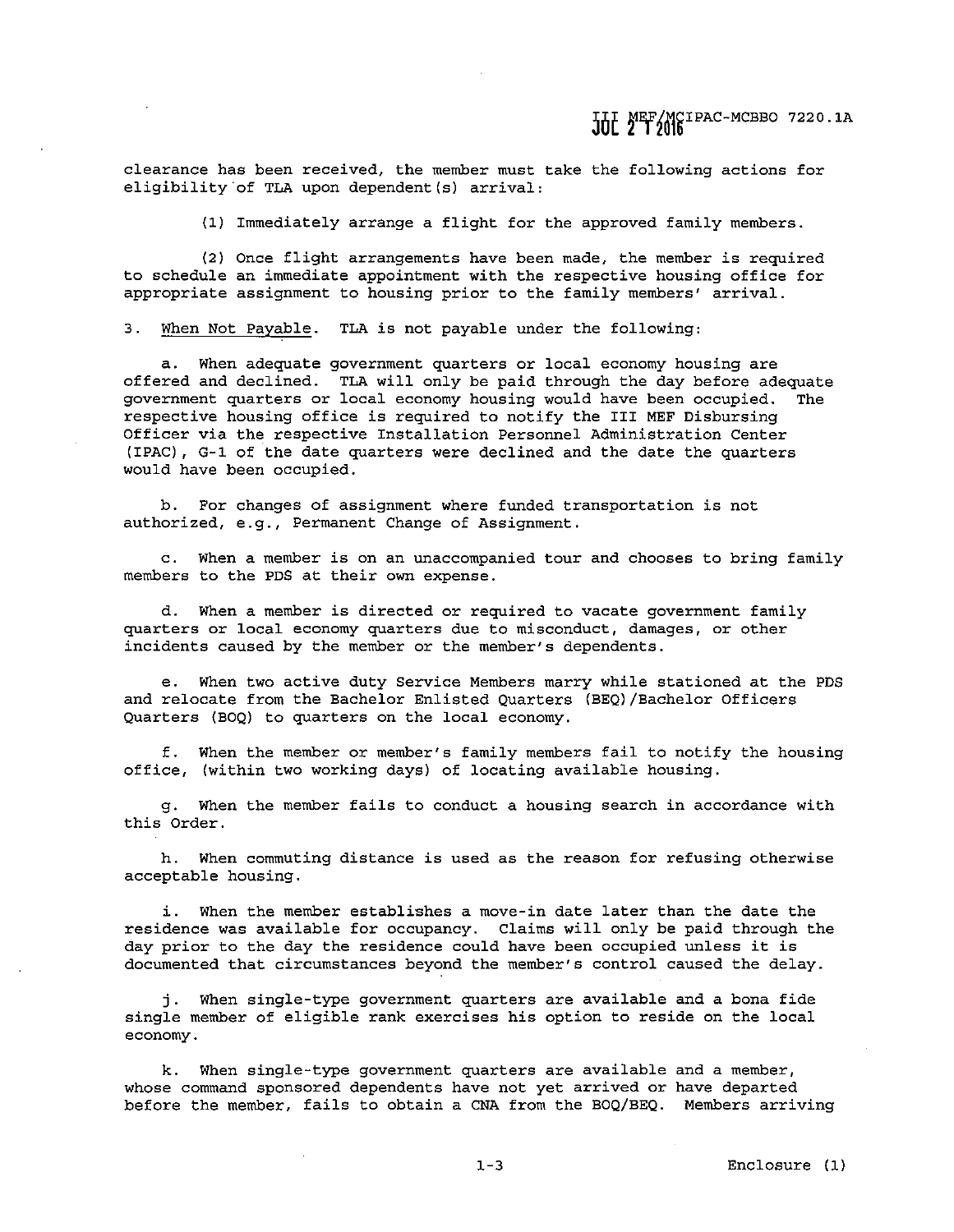**ahead of command sponsored family members or departing after command**  sponsored family members must report to the BOQ/BEQ for lodging. If a room is not available, the member must obtain a CNA from the BOQ/BEQ before checking into a TLF.

1. When a member arrives ahead of family members and fails to begin an **aggressive housing search prior to the date the member's family arrive at the**  PDS.

**m. When a member fails to register with the housing office within two**  working days of arrival. TLA is not authorized for days prior to registering with housing office if the member fails to report and register in a timely **manner.** 

4. When Payable at a Reduced Rate. The TLA amount payable is limited under the following:

**a. When a member refuses government temporary lodging. Members who**  elect to reside in off-base lodging facilities without an approved CNA will only be reimbursed up to the applicable government TLF amount.

b. When a member **is refused otherwise available government quarters at a**  TLF because of pets. Lodging portion of TLA is limited to the amount charged by the government TLF **when a member refuses or is refused government TLF because of pets.** 

c. When the refused quarters have kitchen facilities. If the refused temporary quarters have kitchen facilities, the member will only be entitled to the reduced meals portion of TLA in addition to the government lodging **rate.** 

**d. Service Members in a TLA status who stay with friends or relatives**  cannot be reimbursed for lodging expenses. Similarly, Service Members **incurring no lodging costs cannot claim any lodging expenses, regardless of**  the source of the lodging; Service Members may be reimbursed for the meals and incidental (M&IE) portion of per diem for the eligible TLA period.

### **5. Housing Preferences**

a. Members may not refuse housing while in a TLA status based off preference type (i.e., single family home, town house/duplex, tower, etc.). A Service Member may be offered any type of housing that meets their prescribed family requirements as deemed by the housing office. The housing **office has the authority to deem a house unsuitable, or otherwise inadequate, for residence. See appendix D, \\Unacceptable Reasons for Refusing Housing"**  for more details.

**b. Personal inconvenience due to ownership of pets, at any location, are not a valid reason to refuse government or local economy housing. Failure to**  accept housing because of pets will result in the termination of TLA the day prior to the day housing would be occupied.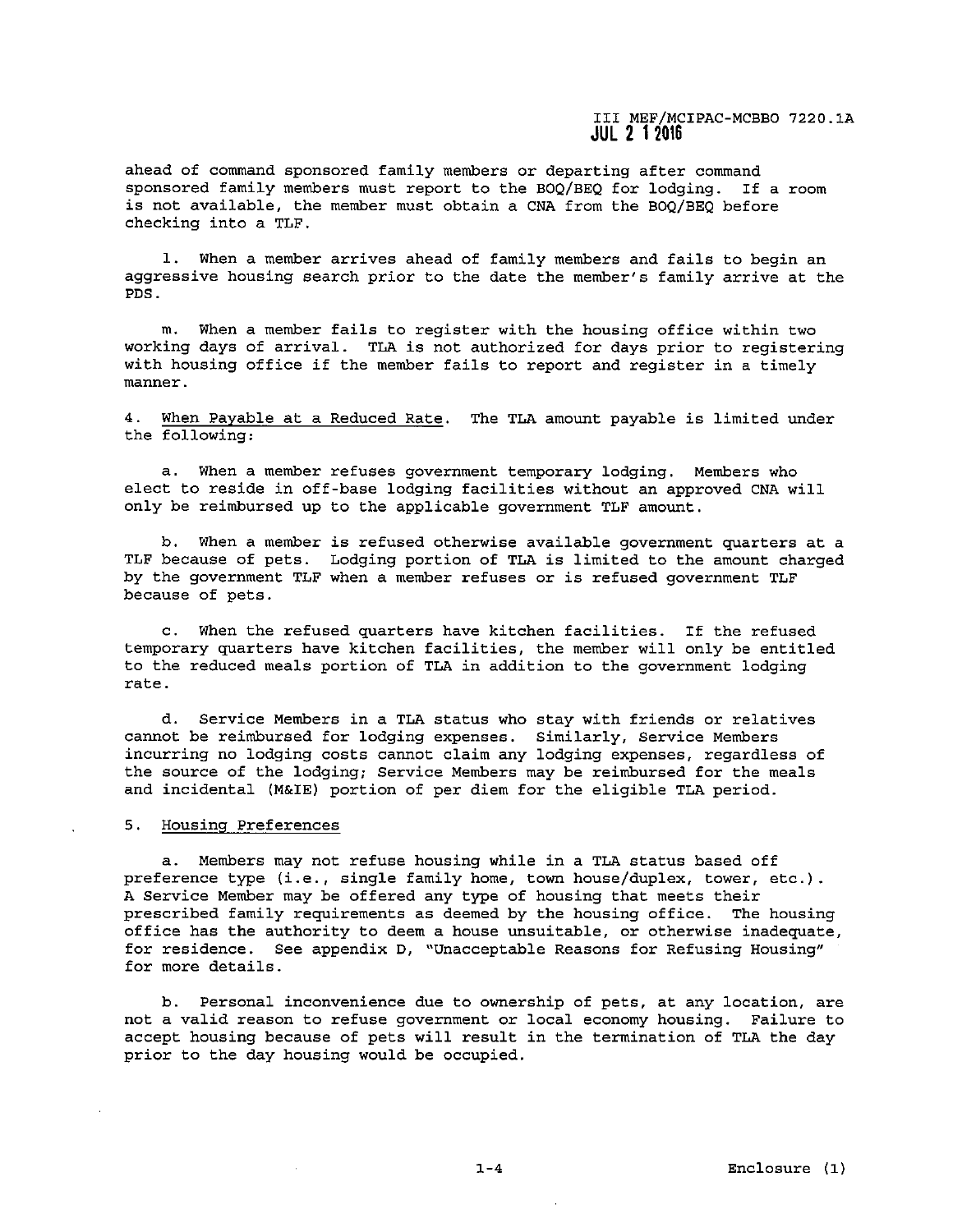## **6. Special Circumstances**

a. Early Return of Dependents (ERD)/Advance Return of Dependents (ARD). Members who choose to return their command sponsored dependents early or at **their own expense, prior to the member's PCS, will not be authorized TLA.**  Command sponsored dependents are authorized TLA, not to exceed the last 10 days, before the last family member departs and must not begin earlier than the issue date of the PCS authorization/order, or official alert notice. Once command sponsored dependents depart, members will be required to obtain a room in single type government quarters. If single type government quarters are not available or the BOQ/BEQ manager will not issue a room due to the amount of time remaining at the PDS, a CNA must be obtained prior to moving into a TLF (not to exceed 10 days) . ERDs are reviewed on a case by **case basis.** 

**b. Housing requires member to temporarily vacate permanent government**  quarters. TLA may be payable when the member is required by the government to temporarily vacate permanent government quarters for reasons beyond the **member's control; typically to allow for repairs/renovations of the dwelling.**  The housing office will provide documentation to support the required use of a TLF in lieu of permanent quarters.

7. Advance TLA. Advance payment of TLA can be made any time during the TLA period for which it is requested and will be liquidated by the next settlement claim submitted by the Service Member.

**a. Advance TLA requests may be authorized for one to 10 days, as determined by the CO, and must contain the information detailed in reference**  (c) . In the absence of the required information, computations will be based on the government lodging rate with meals being computed as if kitchen **facilities are available for the member's use.** 

b. Claims for advance TLA will be submitted in the same manner that· TLA claims are submitted. The TLA request form will be used in accordance with appendix A. This form will be completed as normal with the addition of the following statement annotated across the top of the form "ADVANCE TLA REQUEST." The remarks section on the back of the form should be utilized to **provide information required by this Order.** 

c. The following statement of understanding will be provided with all Advance TLA requests:

"I understand that I am required to reimburse the government for all advance TLA if I do not provide a receipt within 10 working days from the 10th day of my TLA period. Additionally, I understand that if I am over paid **advance on my TLA, the overpayment will be deducted from my pay in a lump-sum amount."** 

d. The completed TLA claim will be submitted for settlement per chapter 1, paragraph 9. All documentation required by this Order will be provided at the time of settlement for outstanding advance TLA payments.

**e. All unearned days of advance TLA will be deducted from the member's**  pay in a lump-sum amount.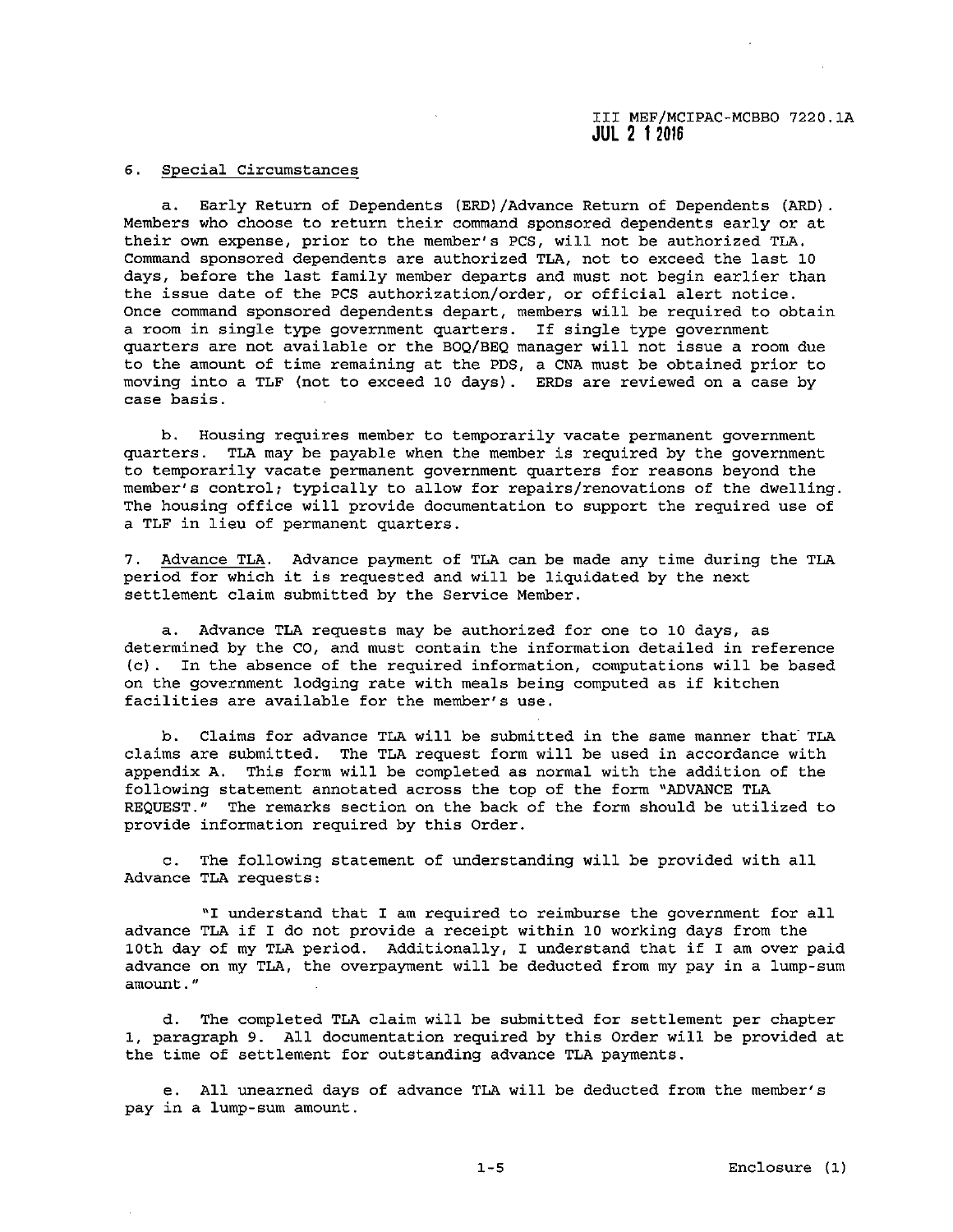f. cos should ensure Service Members requesting **an advance are counseled**  regarding the circumstances when TLA is not payable. This will help avoid the recouping of TLA advances.

# 8. Extensions of TLA

a. TLA entitlement beyond the established maximum number of days can be **requested in writing via the chain of command. TLA extensions will be evaluated on a case-by-case basis. Facts and supporting documentation must substantiate extensions are for reasons beyond the member's control and**  cannot be for personal convenience. All extension requests must be submitted **prior to exceeding the TLA maximum period. The maximum period can be determined by referencing area specific maximum TLA entitlements in this Order. Approval of an extension request is not guaranteed; therefore,**  Service Members must submit timely requests which will enable them to make prudent plans to minimize the financial impact if their request is disapproved.

**b. Commands must ensure all requests for extensions beyond maximum time**  period are reviewed and appropriately endorsed by the command and by the housing office where applicable. Care should be exercised to fully document **the circumstances requiring the extension of TLA, the member•s TLA expenses, and efforts to locate permanent quarters. A sample extension request may be**  submitted per appendix E.

c. It is acceptable to submit supporting documentation from the IPAC, Commercial Travel Office (CTO), or housing office in lieu of a command **endorsement as follows:** 

(1) TLA period upon arrival/departure will exceed the maximum **authorized due to housing office inspection conflict in conjunction with a**  housing office weekday closure (e.g., federal holiday, local national holiday) or delayed housing office inspection caused by significant weather event (including the event aftermath) .

**(2) TLA, upon departure, will exceed the maximum authorized period**  due to an IPAC administrative flight date scheduling error, CTO booked flight delay, or a cancelled flight caused by natural or man-made disaster (including the disaster aftermath) .

d. The additional TLA entitlement granted in paragraph 8.c is limited to the minimum number of days required to prevent undue financial hardship to **the member. The extension cannot be granted for personal convenience.**  Members will be required to provide a written statement with clarifying information (period requested, cause for conflict, and signature) in addition to official documentation by the appropriate agency. The extension is limited in scope to the cases listed above.

**e. If, due to extraordinary circumstances, a Service Member is unable to register with the housing office within two working days of arrival, the member may request an extension of arrival TLA entitlement up to five working**  days prior to registration with the housing office. Extensions will be **requested in writing via the chain of command and will document extraordinary**  circumstances which prevented the member from adhering to the two day policy.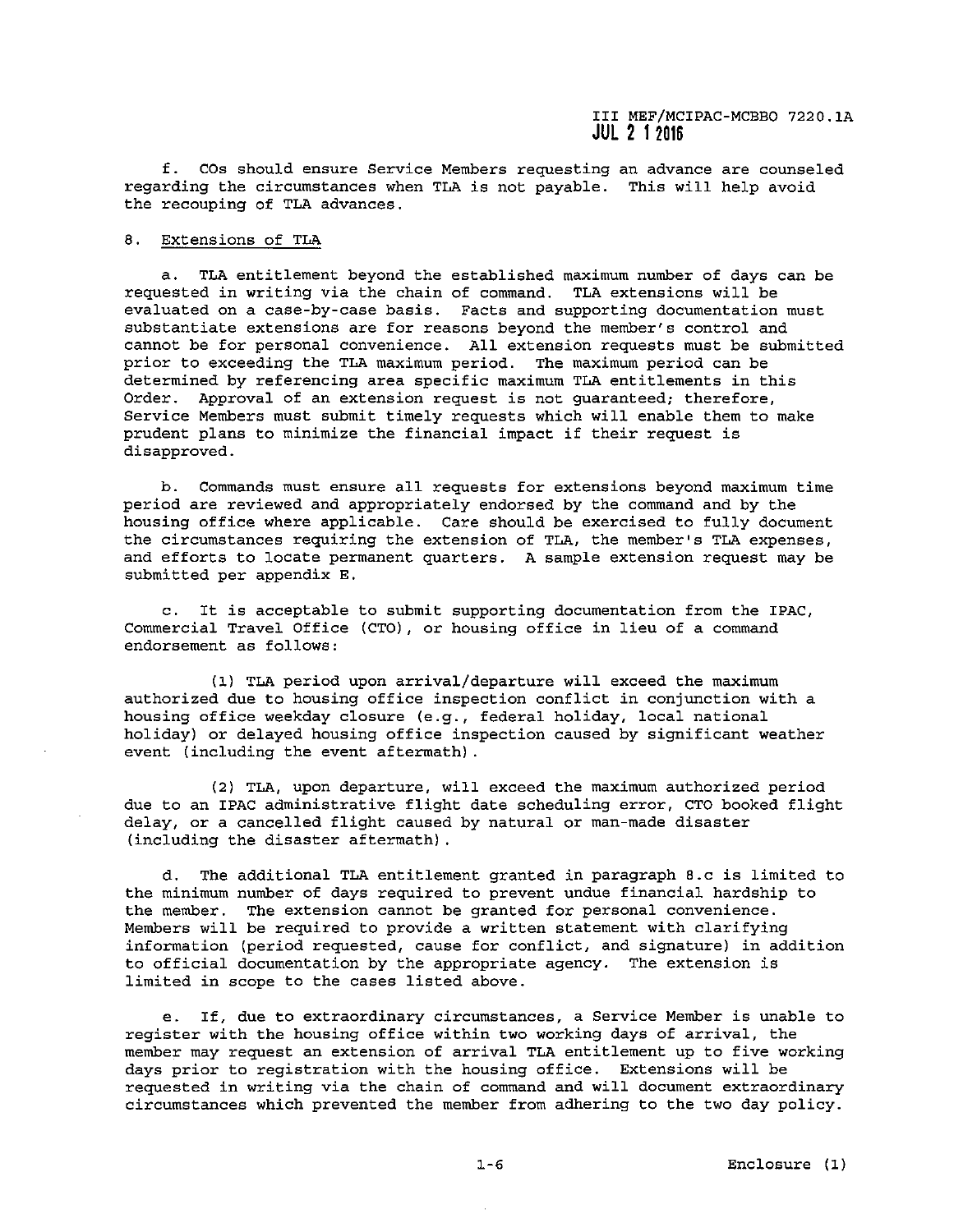**Care should be exercised to fully document the circumstances requiring the**  extension of TLA and efforts made to visit the housing office. A sample extension request may be submitted per appendix E.

**f. Extensions are not authorized when:** 

(1) Member accepts local economy housing that does not have a current **housing inspection.** 

(2) Awaiting the completion of local economy housing to be **constructed.** 

**(3) Previous TLA claims have not been submitted in a timely manner.** 

(4) Housing searches have been focused on housing which does not meet **the member's size requirement. For example, looking for a unit with more**  bedrooms than authorized by regulations.

(5) Failure to make arrangements for delivery or pickup of household goods (HHG)/loaner furniture to meet assignment date or when the member has requested a delayed delivery or pickup of HHG/loaner furniture for personal **convenience.** 

(6) Any other failure on the member's part to comply with the **provisions of this Order.** 

9. Submission of Claims. All TLA claims will be submitted to the approving authority as specified in paragraph 11 of this Order. Appendices A, B, C, E, and F when required, are the only forms to be used when submitting TLA requests. These forms should be reproduced locally. Claims for departure TLA can be submitted prior to the end of the TLA period provided sufficient documentation is attached, to include receipts showing payment for all days of which TLA is requested. Each claim will include:

a. TLA Request Form, appendix A.

b. Travel Claim (DD Form 1351-2 along with reporting endorsement).

**c. Area Clearance.** 

d. Individual Overseas Housing Allowance (OHA) Report (DD Form 2367), if applicable.

e. TLA Data Sheet, appendix B.

f. Copy of lodging receipts. If the member does not have sufficient funds to pay for lodging, the member may request advance TLA while still in the TLF; see paragraph 7 of this Chapter.

g. Application and Authorization to Start, Stop, or Change HAQ/Dependency Redetermination (AF Form 594) or Family Housing Voucher (NAVMC Form 11051) .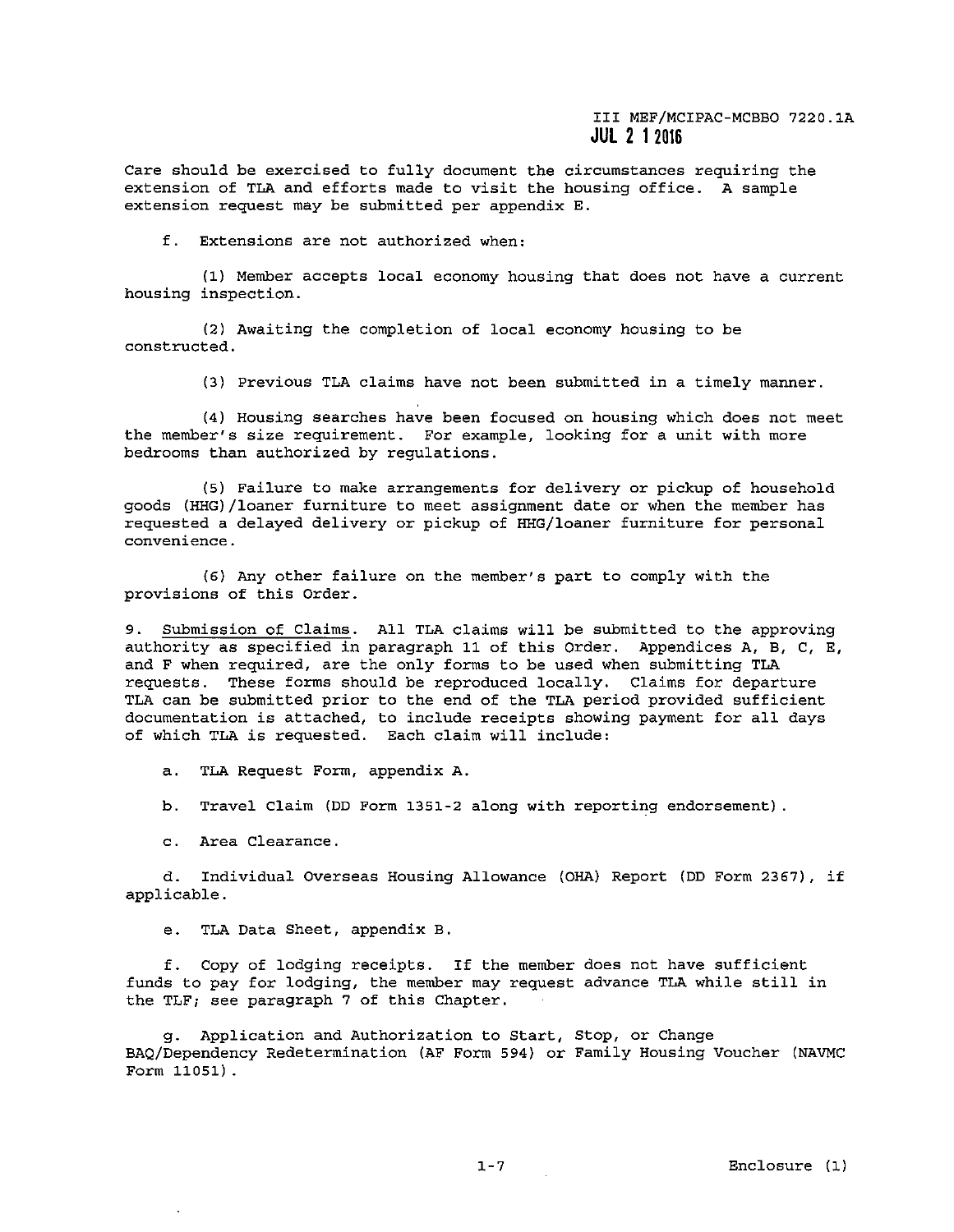h. Copy of the lease for local economy housing, if applicable. Termination of lease for departure TLA.

**i. CNA from government operated TLFs or documentation from Service**  Member justifying the failure to obtain a CNA, if applicable.

j. Justification for extension requests, if applicable.

k. Copy of signed Memorandum For The Record - Acknowledgement of TLA Entitlement Conditions per appendix C.

**1. Headquarters Marine Corps approval for advance family member travel,**  if applicable.

### 10. Appeals of Denied Claims

a. Appeals for denied claims will be directed to the Commanding General (CG), MCIPAC-MCBB through his or her designee for approval or rejection.

b. All appeals must have the original documentation by which the denied payment was based.

c. The member will prepare the appeal request letter on command letterhead addressed to CG MCIPAC-MCBB (G-1) via their chain of command and the disbursing office. Do not route via CG III MEF. The appeal letter must **address the specific issue or circumstance on which the request is being**  made, a sample appeal request may be submitted per appendix F.

# 11. Approval Authority/Responsibilities

#### a. III MEF Disbursing Officer

(1) Function as the TLA Approval Authority for Okinawa, Iwakuni, and Fuji. The III MEF Disbursing Officer and his/her designated personnel are delegated "by direction" authority from the CG MCIPAC-MCBB to approve or **disapprove TLA claims exceeding the maximum days of entitlement after arrival**  and before departure and TLA extensions for up to five working days prior to registration with the housing office.

(2) Review all TLA claims and requests for extensions for validity. Return any incorrect claims for remedial action by the member.

(3) Review and endorse all Appeal Requests per appendix F prior to decision by TLA authority.

**(4) Coordinate with the housing offices, Personal Services Center, IPACs, program coordinators, and commanding officers to develop awareness of the references and instructions provided by this Order.** 

**(5) Provide training to the TLA program representatives and other**  administrative personnel upon request.

(6) Identify suspect claims and cite reasons that made the claims **suspect and return to the appropriate commanding officer for investigation.**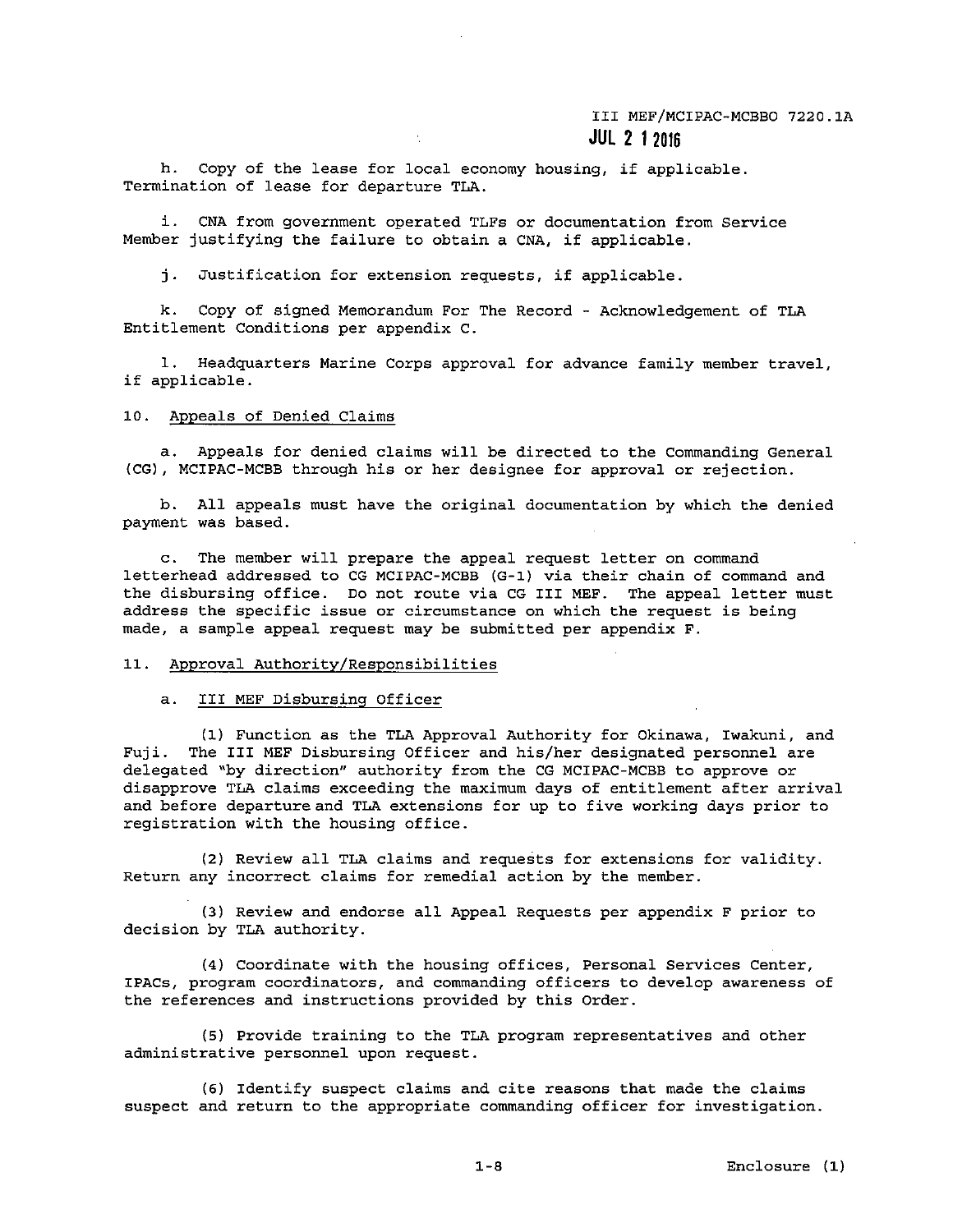# III MEF/MCIPAC-MCBBO 7220.lA

# **JUL 2 1 2016**

The TLA approving authority will inform the unit that a suspect claim has been identified and is being returned. For any suspected fraudulent claims, **the unit commanding officer will initiate an investigation.** 

(7) Administer the program as set forth in the references and this Order.

# b. Local Housing Office

(1) Notify Service Members, upon registration with housing office, of the local housing situation and the existence/requirements of TLA entitlements.

**(2) Brief Service Members on TLA and ensure members in a TLA status are meeting requirements of TLA entitlement.** 

(3) Act as liaison with local housing agencies to coordinate searches for permanent off-base quarters. The housing office will identify available **on-base quarters or if there are none available, assist the member with**  locating acceptable housing on the local economy.

(4) Maintain the recommended TLF list. The TLF list should include up-to-date contact information on local economy temporary lodging. Due to limited availability of government TLF, the list is critical for enabling Service Members the ability to locate temporary lodging.

**(5) Ensure incoming families are provided reliable, realistic, and current information concerning local economy permanent housing location, availability, description, and cost.** 

### c. CO Responsibilities

(1) Assist the CG MCIPAC-MCBB in complying with Department of Defense (DoD) policy and higher regulation to economically administer the program, make every effort to preclude the need for TLA, shorten the TLA authorization period, and reduce the TLA payable amount, consistent with the needs of the Service Member, their family, and the Marine Corps.

(2) Appoint TLA program coordinators, normally at the IPAC or local **housing office. Program coordinators should ensure personnel in a TLA status**  are thoroughly briefed as to their responsibilities and requirements and are **meeting those requirements. Serve as the unit's liaison with the approving authority to coordinate TLA issues.** 

(3) Require sponsors to attend sponsorship training. Assign an **official sponsor and alternate sponsor to all incoming personnel within 90 days of their expected date of arrival or upon arrival at the Joint Reception Center. A majority of TLA issues occur because the sponsors fail at their**  responsibilities to find adequate TLF in a timely manner or get the member to housing within two working days.

(4) Upon arrival, provide all arriving Service Members with a copy of appendix C, Memorandum For The Record - Acknowledgement of TLA Entitlement **Conditions.**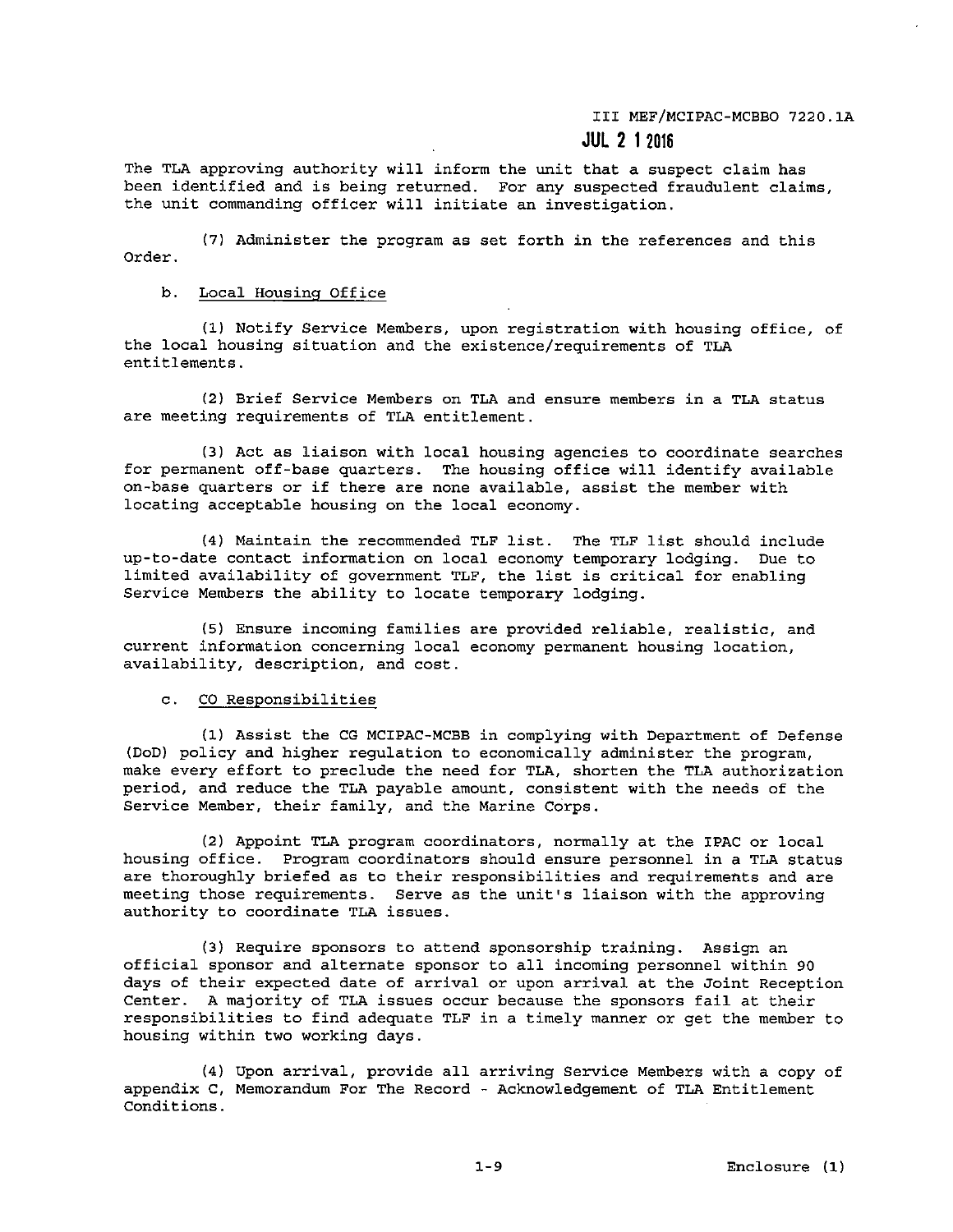(5) Require Service Members reporting aboard to report to and register with the housing office and attend TLA briefings within two working days of arrival.

(6) Allow Service Members ample time away from work to aggressively seek permanent housing. Members shall not be considered completely available for duty until permanent housing has been secured, therefore, requests for **TLA extension due to mission requirements will be highly scrutinized. During**  the TLA period, members should not be routinely assigned to rifle/pistol ranges and should only be assigned TAD, etc., when absolutely necessary for **critical mission requirements and no other individual is available to perform**  the task/duty. If it becomes necessary to send a member TAD while in a TLA status, the TAD period must be annotated in the TLA claim when submitted for payment.

(7) Require Service Members departing on PCS orders to coordinate **their move and TLA assignment with the IPAC, TLA coordinator, DMO, and the housing office prior to moving out of quarters and into a TLF. Unit coordinators must advise departing personnel of any and all restrictions**  regarding departure TLA.

TLA.

(8) Advise Service Member of the limited number of authorized days of

(9) Inform the Service Member that delays of varying lengths in **assignment to government quarters are normal and should be anticipated. It**  is not intended that members draw TLA for extended periods solely because of **a desire to be assigned government quarters or because of an anticipated assignment to quarters, unless the quarters have been assigned in writing.** 

(10) Require Service Members in a TLA status to actively search for quarters in accordance with this Order and occupy those quarters at the **earliest opportunity. Delays in occupancy of available quarters or refusal**  to accept available adequate housing will result in termination of TLA as of the date housing would have been occupied.

**(11) Ensure TLA claims and endorsements are accurate, fully**  documented, and submitted in a timely manner to expedite the approval and payment process. Claims which document the member's failure to adhere to this policy should be endorsed appropriately.

(12) Ensure all settled TLA claims and endorsements are immediately returned to the member for review and/or corrective action.

(13) Ensure all Service Members entering a TLA status fully understand that the TLA claim is a formal claim against the government and **must be accurate. Penalties for the submission of false claims are the same for TLA as any other claim against the government. Indication of fraudulent**  attempts to extend the TLA period will result in the immediate termination of **entitlement and referral to the member's commanding officer for investigation.**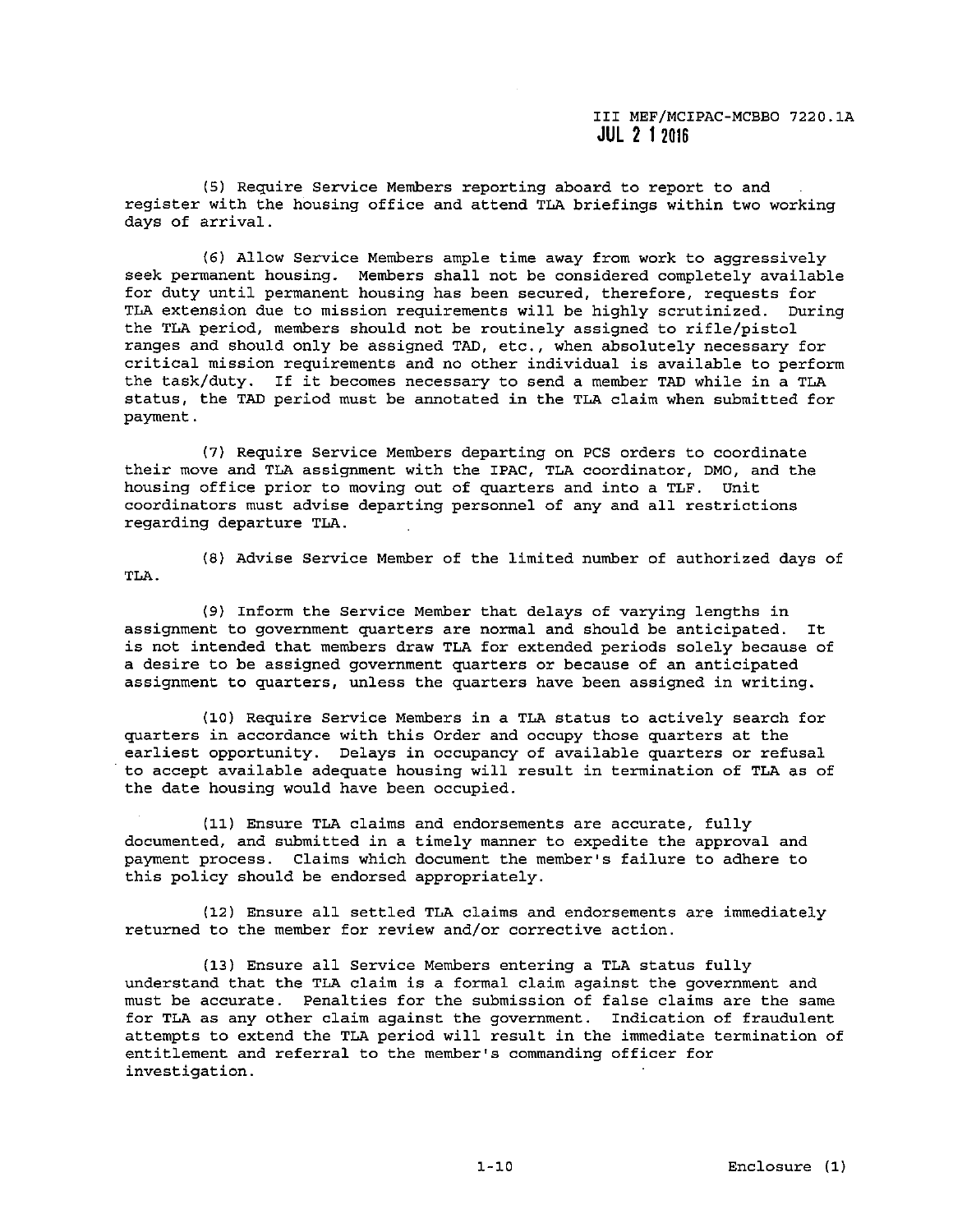III MEF/MCIPAC-MCBBO 7220.lA

# **JUL 2 1 2016**

(14) Investigate all returned TLA claims that the approval authority suspects to be fraudulent. Denied claims may be resubmitted with additional **information justifying any extenuating circumstances that were not addressed in the initial claim.** 

(15) Additional area specific guidelines will be included in the **following chapters (Okinawa, Iwakuni, Fuji) under "Commanding Officer Responsibilities".** 

#### **d. Command Sponsor Responsibilities**

(1) Attend mandatory sponsorship training conducted by the Marine **Corps Community Services Personal Services Center Relocation Assistance**  Program.

(2) Assist the Service Member in obtaining the appropriate temporary lodging per this Order.

**(3) Advise the Service Member on appropriate items for inclusion in unaccompanied baggage(e.g., blankets, linens, kitchen utensils, dishes, and**  tableware) .

(4) Comply with this Order and reference (e) in the performance of sponsorship duties.

## **e. Service Member Responsibilities**

(1) Report to and register with the housing office within two working days of arrival. Failure to do so may result in the member and their family members not being entitled to TLA for the days prior to registering with the housing office.

**(2) For unaccompanied members or members arriving ahead of family**  members, all billeting (BEQ/BOQ) within the commuting distance must be utilized to determine availability. If billeting is not available within the first 10 days as documented by a CNA, members must request to reside off-base within the following five working days after the initial 10-day TLA period in order to remain eligible for TLA.

(3) Obtain a CNA from either the BOQ/BEQ or TLF upon arrival and prior to the start of the TLA period. If the Service Member is unable to obtain a CNA for reasons beyond their control, it is their responsibility to properly document all circumstances regarding their inability to obtain a CNA. The III MEF Disbursing Officer will make the determination regarding TLA eligibility on a case-by-case basis.

(4) Make every effort to preclude the need for TLA, shorten the TLA **period, and minimize the TLA payable amount. Examples include selecting**  hotels with cooking facilities and those with less expensive rates.

(5) If on-base quarters are not available, seek housing on the local economy by obtaining a housing availability list from the housing office and by physically visiting local housing agencies and/or available housing.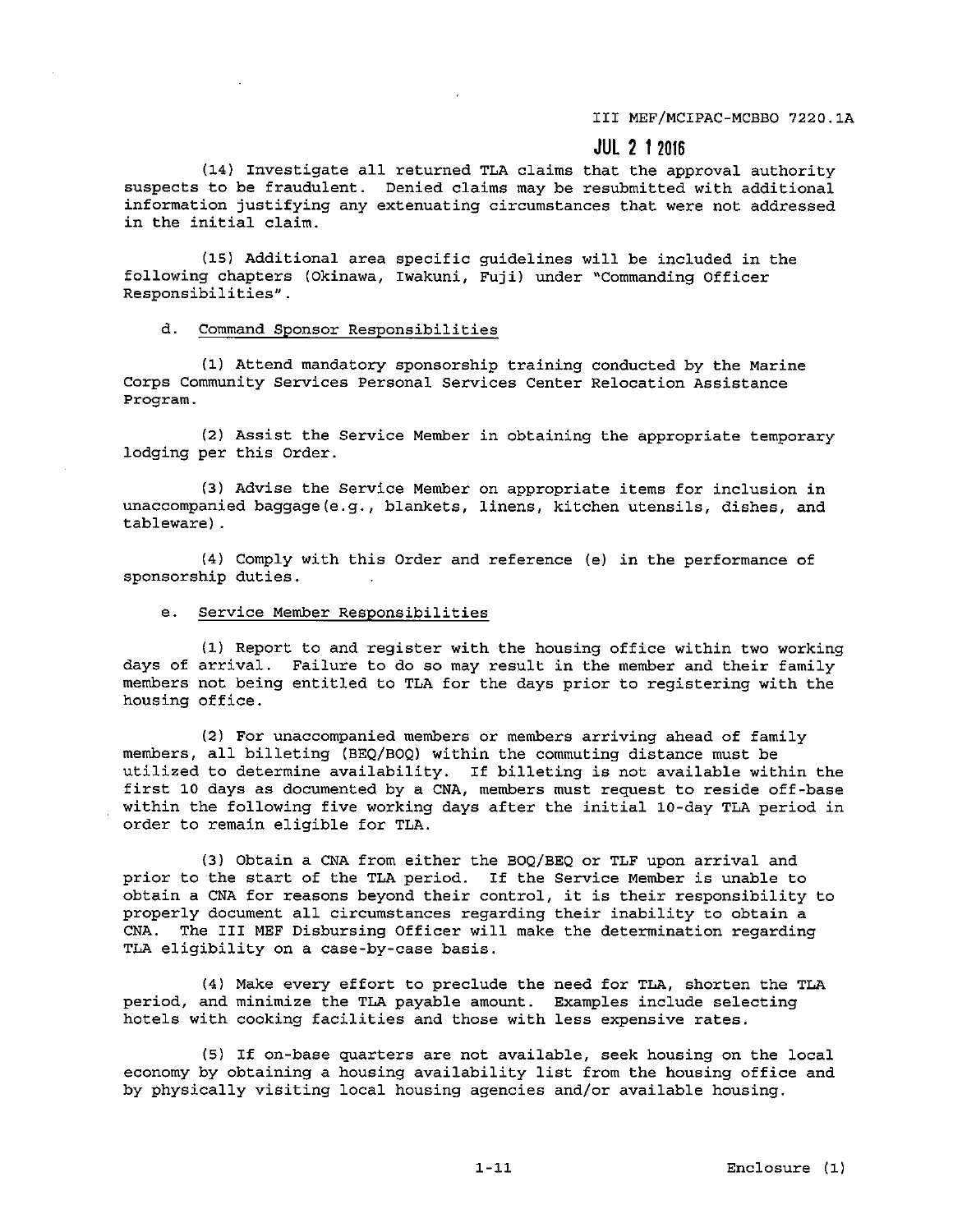(6) Conduct an aggressive housing search by viewing at least three housing units within the initial 10-day period and at least seven additional housing units in each subsequent 10-day period. All housing searches must be annotated on the TLA Data Sheet per appendix B. Every effort should be made to find suitable housing on a daily basis. Once housing has been assigned in **writing, the member does not need to continue additional searches.** 

(7) Conduct physical housing searches with the local agencies. Phone searches do not constitute a housing search for the purposes of meeting the number of required searches.

(8) Submit TLA reimbursement requests to the IPAC TLA representative within three working days after the completion of each 10-day entitlement period. Prior to submission of the first claim, the Service Member must have read and signed the Memorandum For The Record - Acknowledgement of TLA Entitlement Conditions per appendix C. Claims that are submitted late do not allow for notification to the member of any shortcomings and could result in termination of TLA prior to the end of the TLA period. Extension requests **will be denied unless extenuating circumstances prevented timely submission.** 

(9) Notify the housing office and the DMO to schedule furniture and HHG shipments within two working days of locating quarters. Delays in notifying these offices may result in a loss of TLA entitlement.

(10) Move into housing at the earliest opportunity. The only **authorized delay between locating housing and moving into housing is the time**  it takes for the agency to prepare the dwelling for occupancy and for the **member to arrange for and have furniture delivered, normally three to four**  working days.

**(11} Continue to search for permanent quarters when a residence has**  been identified for move-in and it has not been inspected by the housing office or the available move-in date is too far into the future that it could not be occupied within 30 days from the first day of TLA entitlement. Do not place a deposit on a unit until it passes inspection. NOTE: Looking at **quarters without an inspection is not recommended and is not grounds for approval or extension. Housing agencies should only show residences that are available for immediate occupancy.** 

(12) When a specific set of government quarters are offered in writing by the housing office or when an off-base residence with an **acceptable move-in date is reserved by signing the lease, the member will not**  be required to continue the housing search. It is important to document all housing searches conducted up to and including the day the quarters are identified. A letter from the housing office stating the member may be assigned quarters shortly (e.g., 60 days) is not considered an assignment to quarters. TLA will terminate at the end of the initial 30 day period under **this scenario. The letter should state the ''Date Offered", the "Assignment Date" and the ''Effective Date" of occupancy of the quarters. The TLA**  authority will use appropriate discretion in these cases and weigh the costs **for DMO, Move-In Housing Allowance, OHA, etc. against the anticipated**  assignment date beyond 30 days.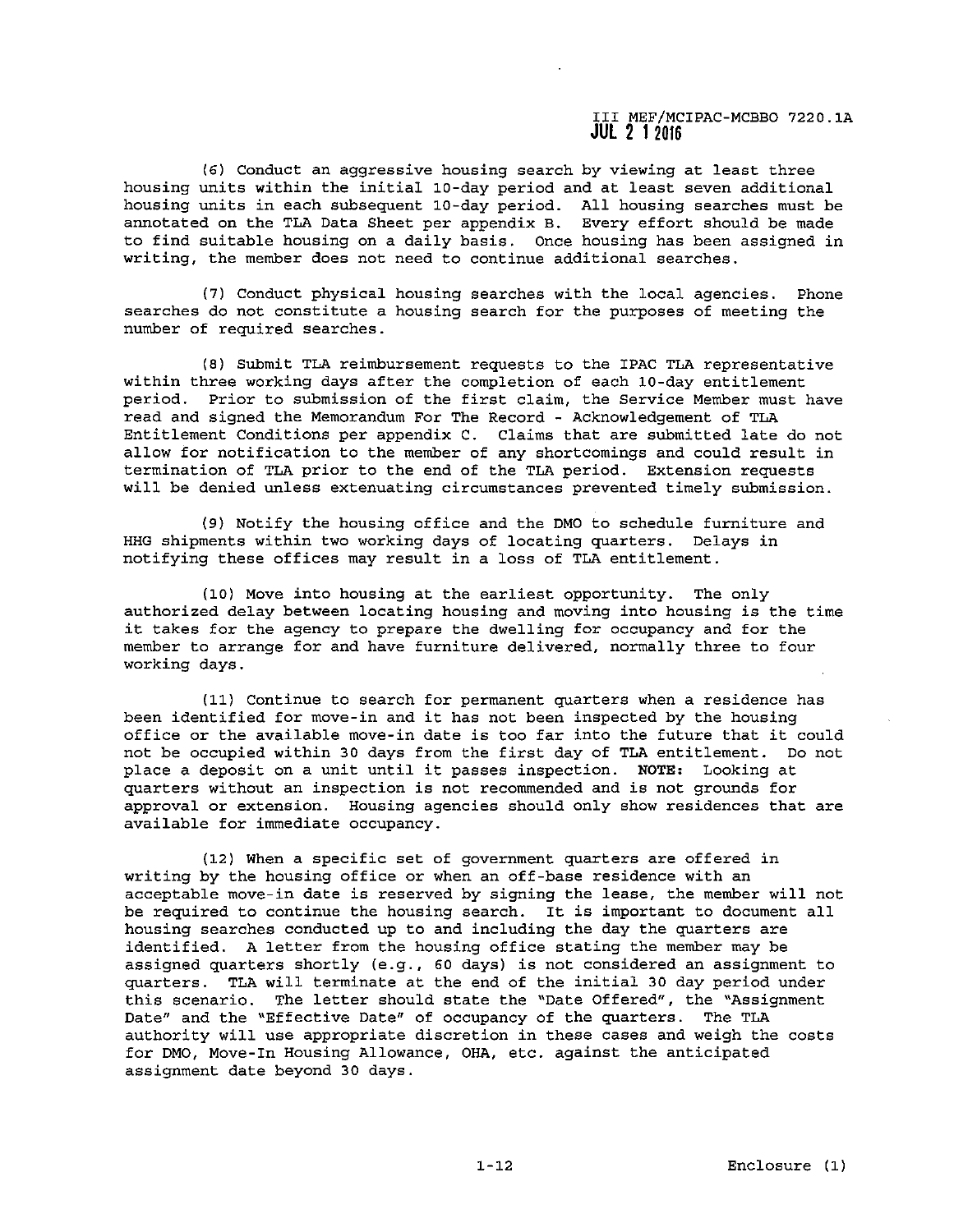$\label{eq:2.1} \frac{1}{\sqrt{2}}\int_{0}^{\infty}\frac{1}{\sqrt{2\pi}}\left(\frac{1}{\sqrt{2\pi}}\right)^{2}d\mu_{\rm{max}}\left(\frac{1}{\sqrt{2\pi}}\right).$ 

(13) Review additional area with specific guidelines in chapters 2, 3, and 4 of this Order.

 $\mathcal{A}$ 

 $\mathcal{L}_{\mathcal{A}}$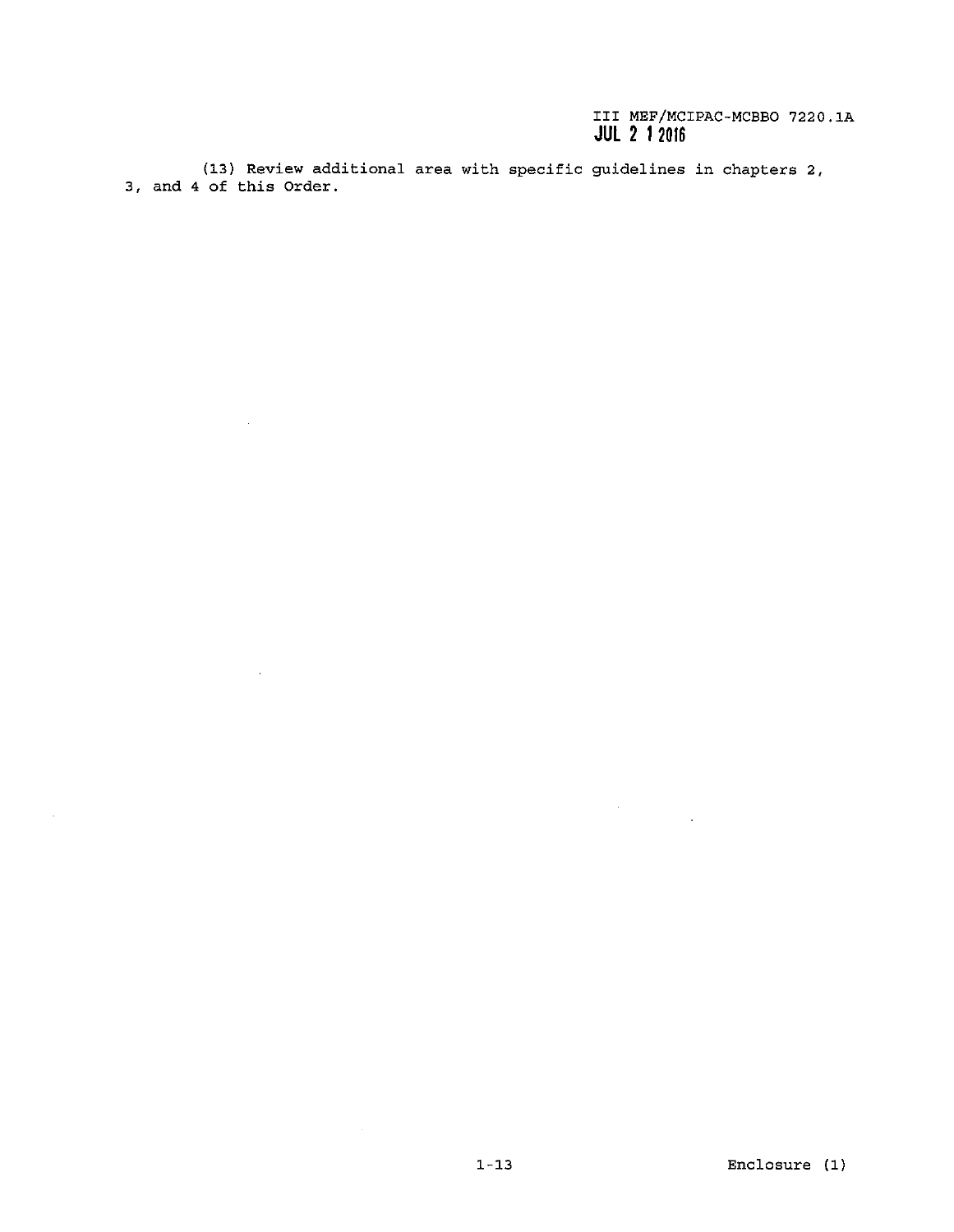### Chapter 2

#### **Okinawa**

**1. Background. Housing on Okinawa is smaller than in CONUS; however, government quarters and local economy housing are often available to arriving**  members. Commands and members must minimize the use of TLA by utilizing the **housing office, attending housing briefs, and aggressively seeking housing, i.e. making every effort to occupy housing as soon as possible.** 

**2. Arrival TLA. The maximum period of TLA upon arrival to locate and move**  into permanent quarters has been established as:

a. 30 days.

b. Up to 10 days from the date family members arrive at the PDS, when the member travels separately ahead of dependents. If the member's family members arrive within the initial TLA period (30 days), the member may be authorized TLA for the number of days remaining in the initial 30 day period **or 10 days, whichever is greater. For example: If family members arrive on**  the 28th day of the initial 30 day period, the TLA period would be extended to 37 days to accommodate the greater of 10 days. The member must search for **permanent government or local economy housing for family members prior to**  their arrival. TLA beyond this period may be approved when the reasons are determined to be beyond the member's control.

c. See Chapter 1, paragraph 2.g for cases outside of the initial 30 days **involving area clearance.** 

**3. Departure TLA. The maximum period members may be authorized TLA are:** 

**a. Four days when vacating government quarters on Okinawa. The Furnishings Management\_ Office provides departing members loaner furniture prior to departure when government furniture is requested for at least five**  working days. The Personal Services Center (Camp Foster) and the Loan Closet (Kadena Air Base) also provides cooking amenities upon request. In addition, **government contracted cleaning is also provided to members residing in government type family quarters which minimizes the amount of cleaning necessary and reduces the amount of time necessary to remain in temporary**  lodging prior to departure.

b. Up to 10 days when vacating off-base quarters.

**c. An overlap period of two days is provided on departure. This is a**  short period of time when a member may be entitled to TLA while still **assigned government quarters or obligated to a lease for local economy quarters. This may occur when quarters are being cleaned upon departure but will not exceed the maximum number of TLA days as specified above for on-base**  and off-base quarters.

d. Departure TLA is payable under the following conditions:

(1) Prior to or upon vacating government family quarters or local economy housing immediately leading to departure on PCS orders. The traveler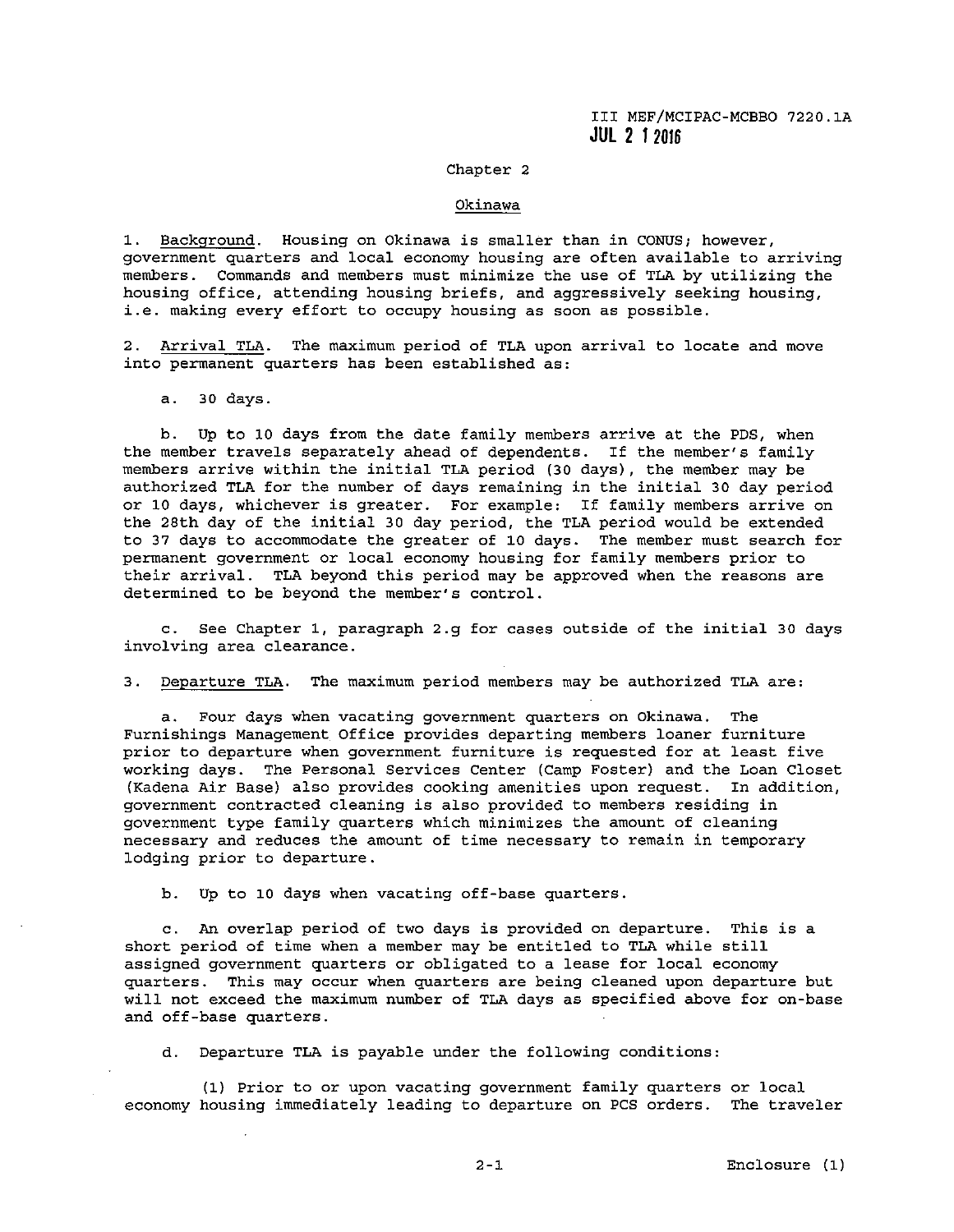must remain in the vicinity of the PDS and must provide both the actual flight departure date and the Effective Date of Detachment (EDD) .

(2) When a bona fide single member, with no family members, is authorized to reside in off-base housing, in lieu of available single type quarters and a CNA is provided from billeting.

 $\sim$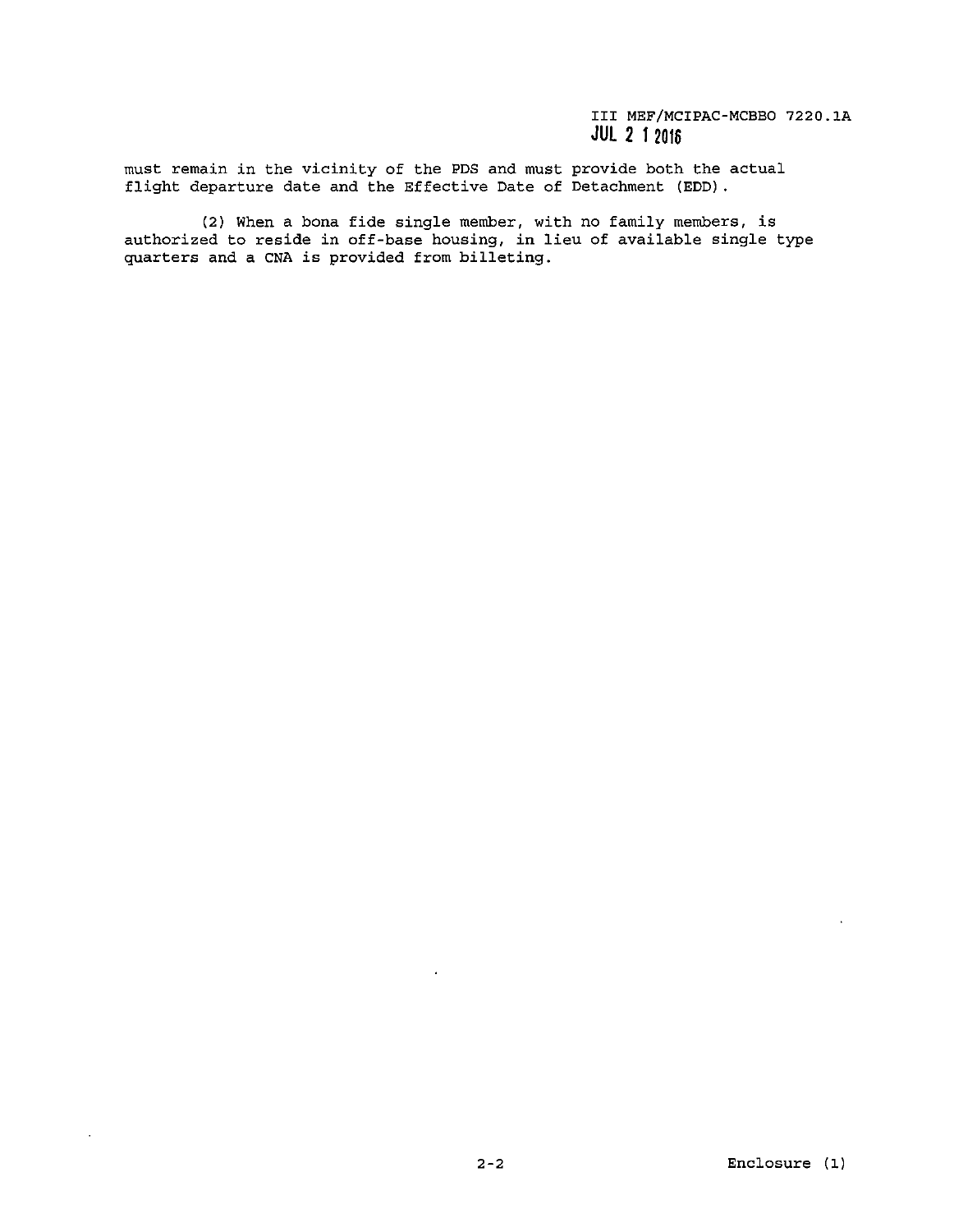# Chapter 3

#### MCAS Iwakuni

l. Backqround. MCAS Iwakuni has unique situations relating to the availability of on-base and off-base housing which affects the amount of time personnel must remain in the TLF. On-base housing is limited due to on-base **renovations of quarters. Additionally, members who have designated on-base**  housing must often wait for the departing member to PCS before they can move **into on-base housing.** 

### 2. Arrival TLA

**a. The maximum period of TLA upon arrival to locate and move into**  permanent quarters has been established as:

(1) 60 days.

(2) Up to 10 days from the date family members arrive at the PDS, when the member travels separately ahead of family members. If the member's family members arrive within the initial TLA period (60 days), the member may be authorized TLA for the number of days remaining in the initial period or 10 days, whichever is greater.

**3. Departure TLA. The maximum period members may be authorized TLA are:** 

**a. Up to seven days when vacating government quarters on-base.** 

b. Up to 10 days when vacating off-base quarters.

c. An overlap period of two days is provided on departure. This is a short period of time when a member may be entitled to TLA while still assigned government quarters or obligated to a lease for local economy quarters. This may occur when quarters are being cleaned upon departure but will not exceed the maximum number of TLA days as specified above for on-base and off-base quarters.

d. Departure TLA is payable under the following conditions:

(1) Prior to or upon vacating government family quarters **or local**  economy housing immediately leading to departure on PCS orders. The traveler must remain in the vicinity of the PDS and must provide both the actual flight departure date and the EDD.

(2) When a bona fide single member with no family members is authorized to reside in off-base housing in lieu of available single type quarters and a CNA is provided from billeting.

## **4. Service Member Actions**

a. Report to the Housing Office within two working days after reporting to the PDS, or immediately upon notification of a departure date for PCS, to receive instructions regarding your responsibilities and TLA eligibility. Failure to do so may result in denial of TLA.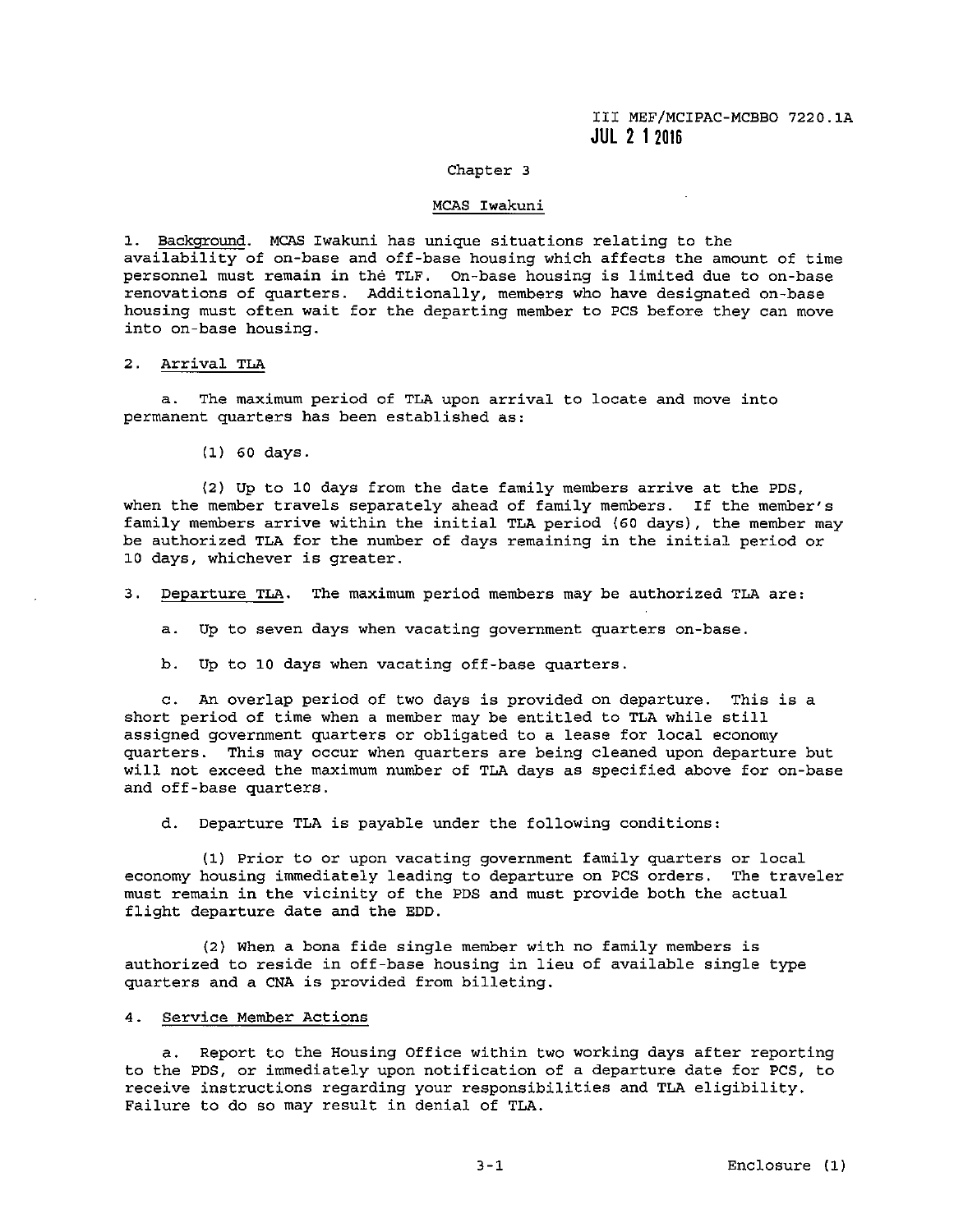HH YEF/MCIPAC-MCBBO 7220.1A

**b. Conduct an aggressive housing search by viewing at least seven**  housing units within the initial 10-day period and at least seven additional housing units in each subsequent 10-day period. The seven required searches for the initial 10-day period may be waived by the housing office provided members complete the agent tour coordinated through the housing office. All housing searches must be annotated on the TLA Data Sheet per appendix B. Every effort should be made to find suitable housing on a daily basis.

c. Submit TLA reimbursement requests to the'MCAS Iwakuni !PAC TLA representative within three working days after the completion of each 10-day entitlement period. Prior to submission of the first claim, the service member must have read and signed the Memorandum For The Record - Acknowledgement of TLA Entitlement Conditions per appendix C and submit in addition to the claim. Claims that are submitted late do not allow for **notification to the member of any shortcomings and could result in**  termination of TLA prior to the end of the TLA period. Extension requests **will be denied unless extenuating circumstances prevented timely submission.**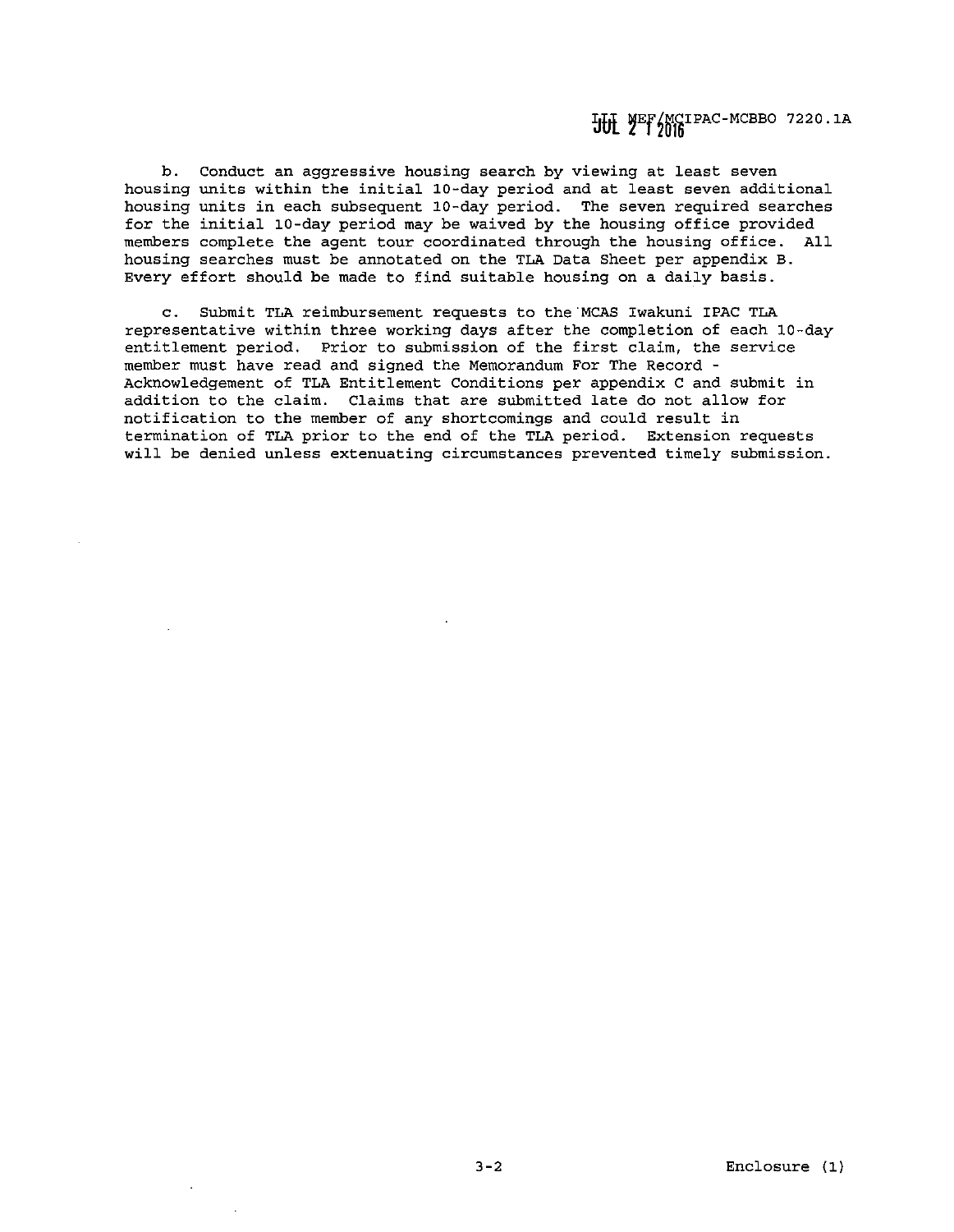III MEF/MCIPAC-MCBBO 7220.lA

**JUL 2 1 2016** 

# Chapter 4

### CATC Camp Fuji

**1. Background. As the servicing administrative unit, Combined Arms Training**  Center (CATC), Camp Fuji will provide TLA support to all members reporting to **miscellaneous locations in mainland Japan. Marines stationed at Atsugi,**  Yokosuka, and Yokota will utilize their respective housing offices. CATC **Camp Fuji will provide assistance to members stationed in areas not covered**  by a local DoD housing office.

**2. Arrival TLA. The maximum period of TLA upon arrival and prior to moving**  into permanent quarters has been established as:

a. 30 days.

b. Up to 10 days from the date family members arrive at the PDS, when the member travels separately ahead of family members. If the member's family members arrive within the initial 30 day TLA period, the member may be authorized TLA for the number of days remaining in the initial period or 10 **days, whichever is greater.** 

3. Departure TLA. The maximum period of TLA upon departure and prior to moving out of permanent quarters has been established as:

**a. Up to seven days when vacating government quarters on-base.** 

b. Up to 10 days when vacating off-base quarters.

c. An overlap period of two days is authorized for departure. This is a short period of time when a member may be entitled to TLA while still assigned government quarters or obligated to a lease for local economy quarters. This may occur when quarters are being cleaned upon departure but will not exceed the maximum number of TLA days as specified above for on-base and off-base quarters.

d. Departure TLA is payable under the following conditions:

(1) Prior to or upon vacating government family quarters or local economy housing immediately leading to departure on PCS orders. **The traveler must remain in the vicinity of the PDS and must provide both the**  actual flight departure date and the EDD.

(2) When a bona fide single member with no family members is authorized to reside in off-base housing in lieu of available single type quarters and a CNA is provided from billeting.

### **4. Commanding Officer Responsibilities**

**a.** Ensure Marines report to their respective housing office within two working days after reporting to their PDS. If there is not a housing office **in the local area, report to their administrative unit within two days after**  reporting to their PDS. The housing office/administrative unit will identify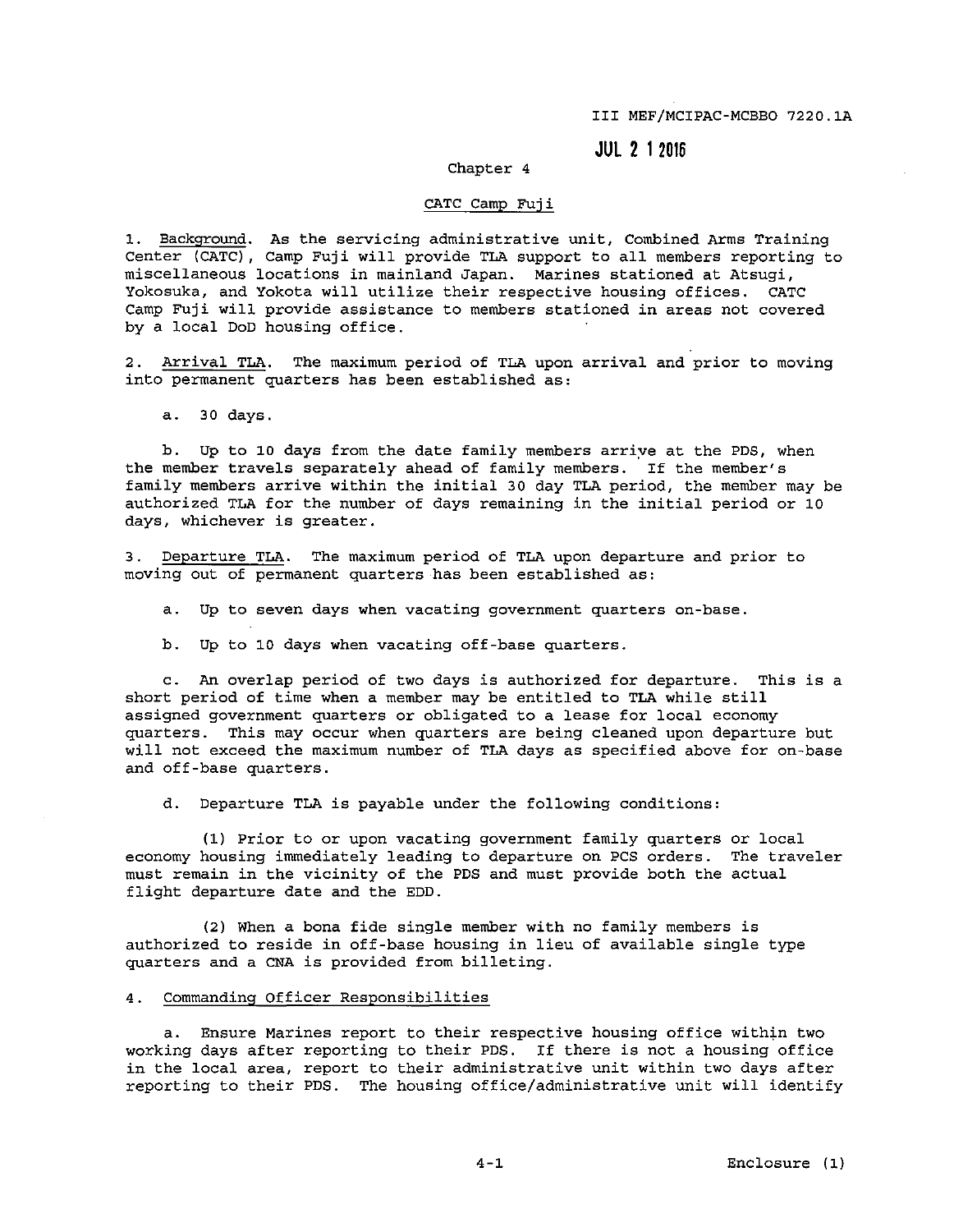III MEF/MCIPAC-MCBBO 7220.lA

# **JUL 2 1 2016**

**the availability of on-base quarters and, if needed, they will assist the**  member in the process of locating acceptable housing in the local economy.

# **5. Service Member Actions**

a. Report to the housing office within two working days after reporting to the PDS, or immediately upon notification of a departure date for PCS, to **receive instructions regarding your responsibilities and TLA eligibility. Failure to do so may result in denial of TLA.** 

b. If the Service Member does not have access to a housing office in the local area, he/she will report to respective administrative unit.

**c. Conduct an aggressive housing search by viewing at least seven**  housing units within the initial 10-day period and at least seven additional housing units in each subsequent 10-day period. All housing searching must be annotated on the TLA Data Sheet (appendix B) . Every effort should be made to find suitable housing on a daily basis.

d. Submit TLA reimbursement requests to the CATC Camp Fuji TLA representative (S-1) within three working days after the completion of each 10-day entitlement period. Prior to submission of the first claim, the **Service Member must have read and signed the Memorandum For The Record** - Acknowledgement of TLA Entitlement Conditions per appendix C and submit in addition to the claim. Claims that are submitted late do not allow for notification to the member of any shortcomings and could result in termination of TLA prior to the end of the TLA period. Extension requests **will be denied unless extenuating circumstances prevented timely submission.**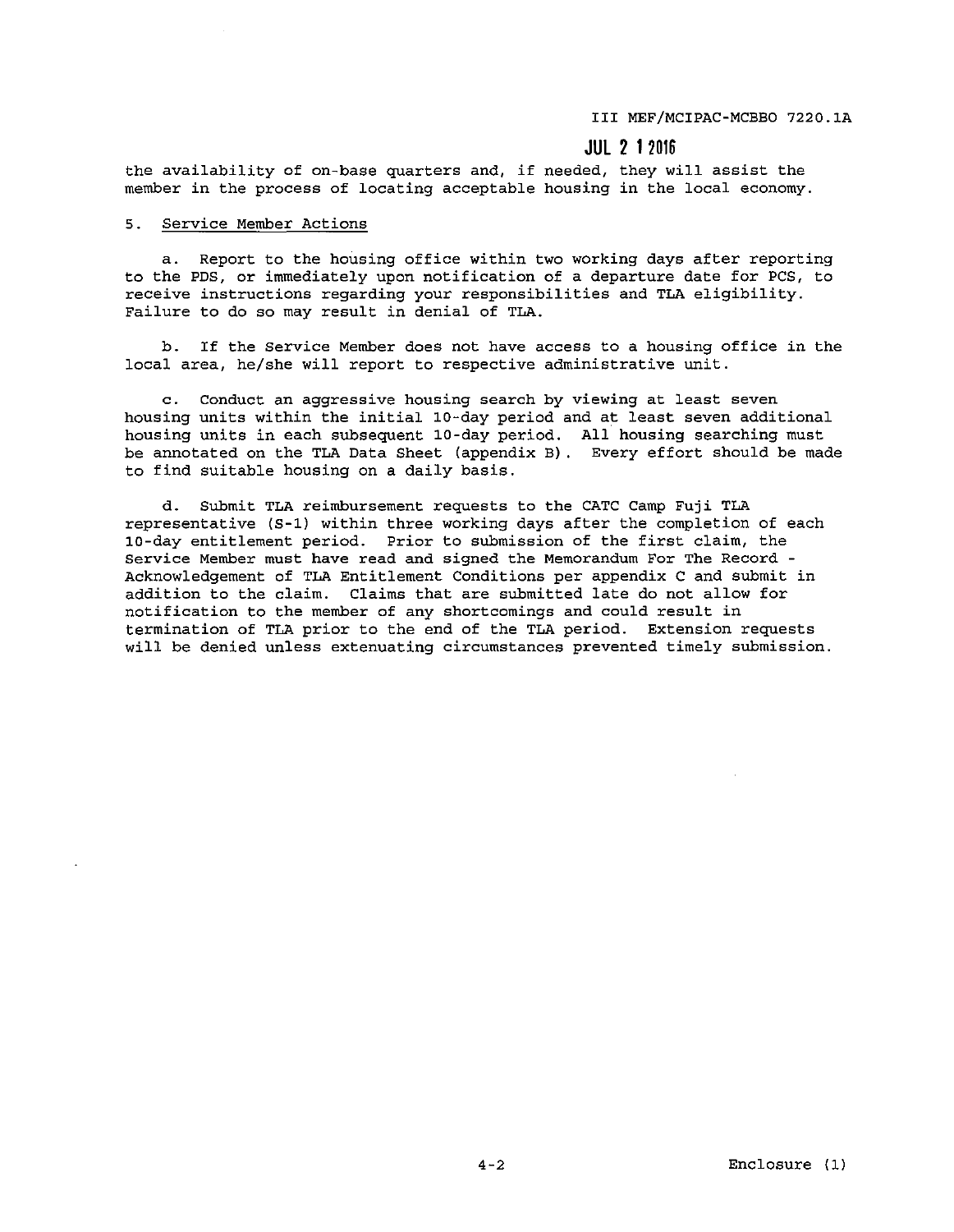**JUL 2 I 2016** 

## Chapter 5

## **Definitions**

# 1. Definition of Terms

**a. Member with Dependents. In this Order, members who:** 

(1) Are authorized to have dependents reside at/in the member's OCONUS PDS vicinity, and whose dependents do so reside, or

(2) Are joined by or who acquires dependents while serving outside CONUS, provided the dependents are command-sponsored. The requirement to be command-sponsored does not apply to a member whose PDS is in a non-foreign OCONUS areas if the dependents who join or are acquired by the member are **bona fide residents of the respective non-foreign OCONUS area, or are**  officers or employees of the U.S. stationed in the non-foreign OCONUS area, **as the case may be, or** 

**b. Member without Dependents. In this Order, a member without dependents are members who:** 

(1) Have no dependents, or

(2) Have dependents that do not reside at/in the PDS vicinity, or

(3) Have non-command-sponsored dependents residing at/in the PDS **vicinity, or** 

(4) Does not have legal custody and control of the dependents.

**c. Vicinity. In this Order, the country, state (when in Alaska or Hawaii), or U.S. territory or possession within which the member's PDS is**  located. When a member resides with the dependent and commutes to the PDS, the dependent is deemed to be residing at/in the PDS vicinity even if it is a **place in an adjacent country or state.** 

d. Command-sponsored Dependent. In accordance with reference (h), a command-sponsored dependent must be a legal dependent residing with a member **at an OCONUS location at which an accompanied dependent tour is authorized,**  the member is authorized to serve that tour, and who is authorized by the appropriate authority to be at the member's PDS.

e. OCONUS TLA Authority. III MEF Disbursing Officer and his/her designated personnel will function as the delegated OCONUS TLA Authority.

**f. Adequate Cooking Facilities. The presence of a stove top, work area (table, counter, etc.), refrigerator, sink, water, table, chairs, and cooking**  and eating utensils is evidence of adequate cooking and eating facilities.

**g. Commuting Distance. The Assignment Location Table within Reasonable**  Commuting Distance on Okinawa can be found in reference (g), enclosure (1).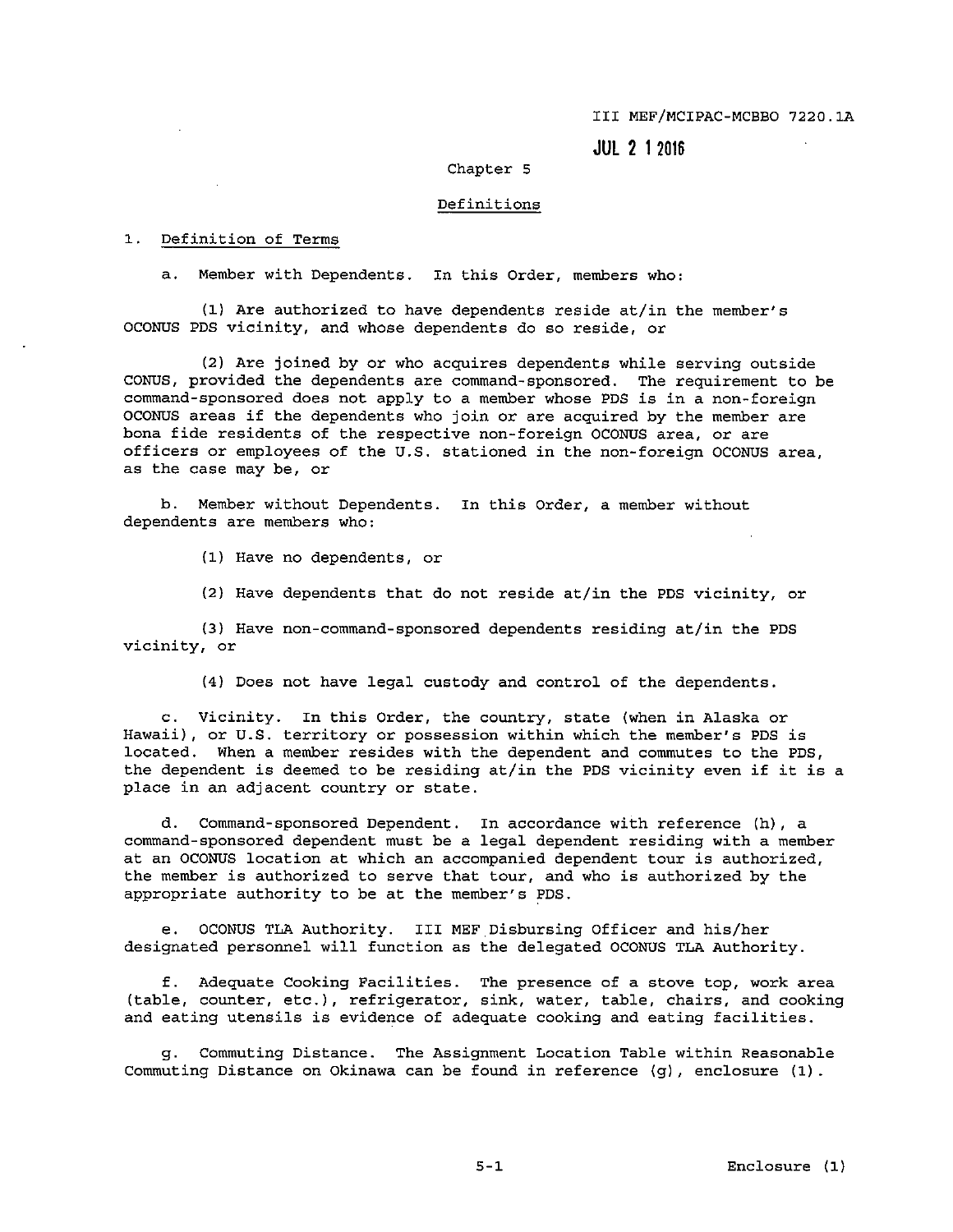**JUL** 2 1 ?016

**h. Government Temporary Lodging Facility. In this Order, adequate official travel government quarters at an installation.** 

(1) Specifically identified service-operated interim housing facilities that provide short-term housing accommodations for which a charge **is levied, without direct charge against the occupant's quarters allowance.** 

**(2) Includes guesthouses, except transient visiting officer quarters**  occupied by official visitors to the installation.

(3) Does not include:

(a) Facilities used primarily for rest and recuperation purposes

(b) unaccompanied officer and enlisted quarters.

**i. Aggressive Housing Search.** 

(1) Every effort should be made to find suitable housing on a daily **basis.** 

(2) Document all housing searches conducted up to and including the day the quarters are identified.

(3) Area specific daily house searching minimums can be found in this Order.

j. Certificate of Non-availability. Statement from TLF or billeting that includes the following:

(1) Member and TLF/billeting certification that quarters were not available before departure from the old PDS and/or after arrival at the new PDS including the date the reservations were attempted to be made, and the phone number and name of the TLF point(s) of contact. The CNA must reflect **reservations made under the Service Member's name.** 

k. Commanding Officer. Commanding officers are at least the battalion**level, or equivalent, unit commanding officer or acting unit commanders. Members serving in a "By direction11 status are not authorized to adjudicate**  as Commanding Officer per this Order.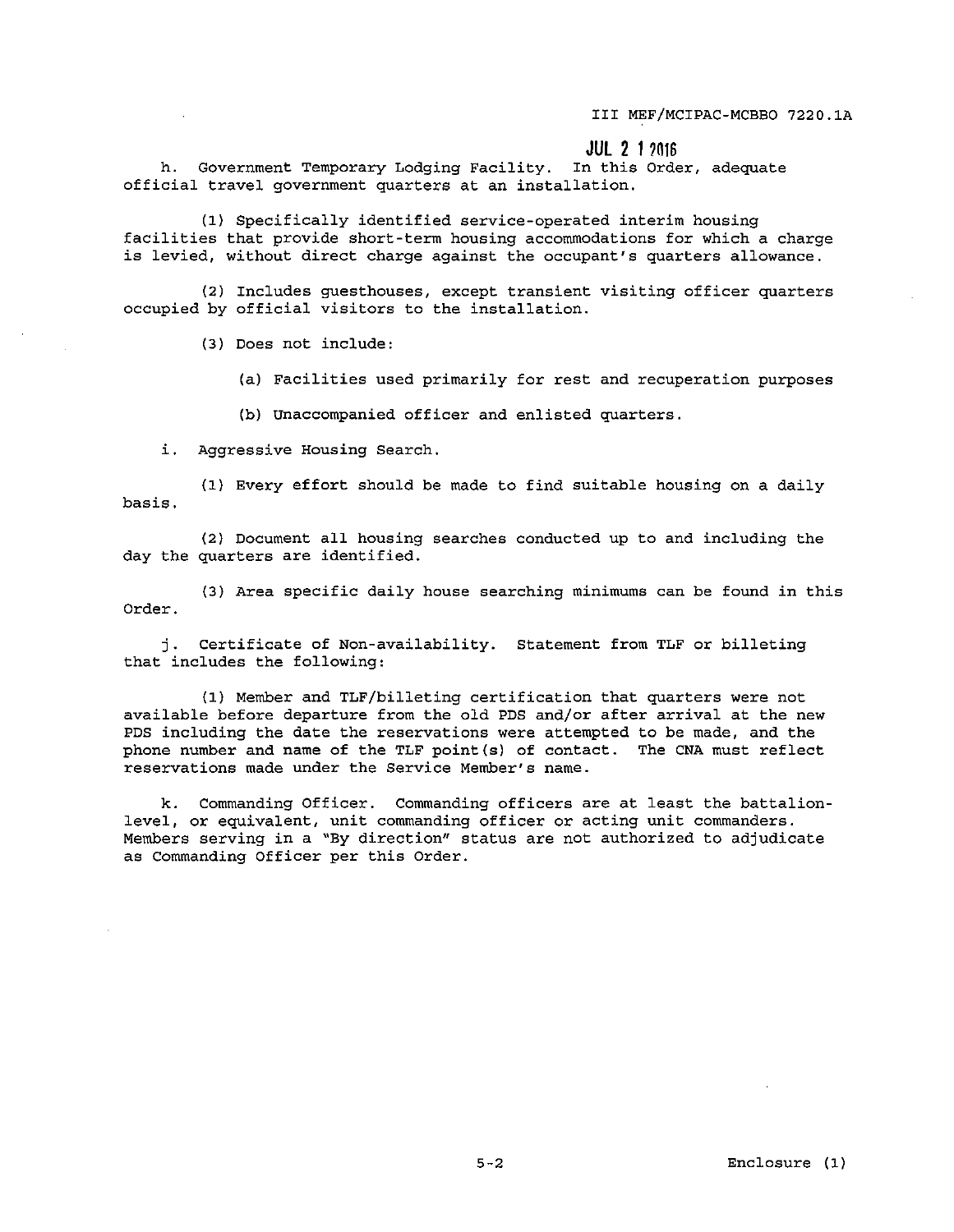| ℩<br>N<br>ı<br>ı<br>M<br>. . |  |
|------------------------------|--|
|                              |  |

| Last<br>First<br>(MI)<br>Type of Tour: (check one) ( ) Unaccompanied ( ) Accompanied ( ) Tour Conversion<br>MBR+DEPNS ( ) MBR Only<br>TLA REQUEST FOR:<br>DEPNS Only<br>Does member have an Active Duty Spouse? (check one)<br>Yes<br>Nο<br>$RANK \qquad \qquad$<br>Name: and a series of the series of the series of the series of the series of the series of the series of the series of the series of the series of the series of the series of the series of the series of the series of the<br>SSN:<br>Last<br>(M!)<br>First<br>RUC.<br>Work Phone: ___________<br>$\sqrt{2}$ Meu<br>Branch of Service (check one)<br>nsw<br><b>USAF</b><br>USA<br>2. TLA REQUEST DATA/MEMBER'S CERTIFICATION<br>Type (check one):<br>$\lambda$ Arival $\bigcirc$ Departure $\bigcirc$ Renovation<br>Other<br>History: TLA Began<br>(Below applies to TAD and leave)<br>HSG Referral Registration Date: ________________________ HSG Referral Application Date: _____________________<br>Adequate Cooking Facilities Available: ( ) Yes<br>$\bigcap$ No $\bigcap$ Other<br>Penalty Statement:<br>accurate and reflects my attempt to obtain adequate housing.<br>3. UNIT CERTIFICATION:<br>COMRATS/BAS Start Date:<br>Effective Date of Lease: ____________________<br>COLA Start Date: ____________________<br>COLA Stop Date:<br>I have reviewed this TLA request and all supporting documentation is attached. I have counseled the member regarding any claim shortfalls and<br>necessary corrective measure. | 1. SERVICE MEMBER IDENTIFICATION: |  |  |  | TEMPORARY LODGING ALLOWANCE REQUEST FORM |  |  |  |
|---------------------------------------------------------------------------------------------------------------------------------------------------------------------------------------------------------------------------------------------------------------------------------------------------------------------------------------------------------------------------------------------------------------------------------------------------------------------------------------------------------------------------------------------------------------------------------------------------------------------------------------------------------------------------------------------------------------------------------------------------------------------------------------------------------------------------------------------------------------------------------------------------------------------------------------------------------------------------------------------------------------------------------------------------------------------------------------------------------------------------------------------------------------------------------------------------------------------------------------------------------------------------------------------------------------------------------------------------------------------------------------------------------------------------------------------------------------------------------------------------------|-----------------------------------|--|--|--|------------------------------------------|--|--|--|
| There are severe criminal and civil penalties for knowinly submitting a flase, fictitious, or fraudulent claim (U.S. Code, Title 18, Section 287 and 1001 Title<br>31, Section 3729) I certify that I have read, understand and adhered to the policy as set forth in III MEF/MCIPACO 7220.1A. The above information is                                                                                                                                                                                                                                                                                                                                                                                                                                                                                                                                                                                                                                                                                                                                                                                                                                                                                                                                                                                                                                                                                                                                                                                 |                                   |  |  |  |                                          |  |  |  |
|                                                                                                                                                                                                                                                                                                                                                                                                                                                                                                                                                                                                                                                                                                                                                                                                                                                                                                                                                                                                                                                                                                                                                                                                                                                                                                                                                                                                                                                                                                         |                                   |  |  |  |                                          |  |  |  |
|                                                                                                                                                                                                                                                                                                                                                                                                                                                                                                                                                                                                                                                                                                                                                                                                                                                                                                                                                                                                                                                                                                                                                                                                                                                                                                                                                                                                                                                                                                         |                                   |  |  |  |                                          |  |  |  |
|                                                                                                                                                                                                                                                                                                                                                                                                                                                                                                                                                                                                                                                                                                                                                                                                                                                                                                                                                                                                                                                                                                                                                                                                                                                                                                                                                                                                                                                                                                         |                                   |  |  |  |                                          |  |  |  |
|                                                                                                                                                                                                                                                                                                                                                                                                                                                                                                                                                                                                                                                                                                                                                                                                                                                                                                                                                                                                                                                                                                                                                                                                                                                                                                                                                                                                                                                                                                         |                                   |  |  |  |                                          |  |  |  |
|                                                                                                                                                                                                                                                                                                                                                                                                                                                                                                                                                                                                                                                                                                                                                                                                                                                                                                                                                                                                                                                                                                                                                                                                                                                                                                                                                                                                                                                                                                         |                                   |  |  |  |                                          |  |  |  |
|                                                                                                                                                                                                                                                                                                                                                                                                                                                                                                                                                                                                                                                                                                                                                                                                                                                                                                                                                                                                                                                                                                                                                                                                                                                                                                                                                                                                                                                                                                         |                                   |  |  |  |                                          |  |  |  |
|                                                                                                                                                                                                                                                                                                                                                                                                                                                                                                                                                                                                                                                                                                                                                                                                                                                                                                                                                                                                                                                                                                                                                                                                                                                                                                                                                                                                                                                                                                         |                                   |  |  |  |                                          |  |  |  |
|                                                                                                                                                                                                                                                                                                                                                                                                                                                                                                                                                                                                                                                                                                                                                                                                                                                                                                                                                                                                                                                                                                                                                                                                                                                                                                                                                                                                                                                                                                         |                                   |  |  |  |                                          |  |  |  |
|                                                                                                                                                                                                                                                                                                                                                                                                                                                                                                                                                                                                                                                                                                                                                                                                                                                                                                                                                                                                                                                                                                                                                                                                                                                                                                                                                                                                                                                                                                         |                                   |  |  |  |                                          |  |  |  |
|                                                                                                                                                                                                                                                                                                                                                                                                                                                                                                                                                                                                                                                                                                                                                                                                                                                                                                                                                                                                                                                                                                                                                                                                                                                                                                                                                                                                                                                                                                         |                                   |  |  |  |                                          |  |  |  |
|                                                                                                                                                                                                                                                                                                                                                                                                                                                                                                                                                                                                                                                                                                                                                                                                                                                                                                                                                                                                                                                                                                                                                                                                                                                                                                                                                                                                                                                                                                         |                                   |  |  |  |                                          |  |  |  |
|                                                                                                                                                                                                                                                                                                                                                                                                                                                                                                                                                                                                                                                                                                                                                                                                                                                                                                                                                                                                                                                                                                                                                                                                                                                                                                                                                                                                                                                                                                         |                                   |  |  |  |                                          |  |  |  |
|                                                                                                                                                                                                                                                                                                                                                                                                                                                                                                                                                                                                                                                                                                                                                                                                                                                                                                                                                                                                                                                                                                                                                                                                                                                                                                                                                                                                                                                                                                         |                                   |  |  |  |                                          |  |  |  |
|                                                                                                                                                                                                                                                                                                                                                                                                                                                                                                                                                                                                                                                                                                                                                                                                                                                                                                                                                                                                                                                                                                                                                                                                                                                                                                                                                                                                                                                                                                         |                                   |  |  |  |                                          |  |  |  |
|                                                                                                                                                                                                                                                                                                                                                                                                                                                                                                                                                                                                                                                                                                                                                                                                                                                                                                                                                                                                                                                                                                                                                                                                                                                                                                                                                                                                                                                                                                         |                                   |  |  |  |                                          |  |  |  |
|                                                                                                                                                                                                                                                                                                                                                                                                                                                                                                                                                                                                                                                                                                                                                                                                                                                                                                                                                                                                                                                                                                                                                                                                                                                                                                                                                                                                                                                                                                         |                                   |  |  |  |                                          |  |  |  |
|                                                                                                                                                                                                                                                                                                                                                                                                                                                                                                                                                                                                                                                                                                                                                                                                                                                                                                                                                                                                                                                                                                                                                                                                                                                                                                                                                                                                                                                                                                         |                                   |  |  |  |                                          |  |  |  |
|                                                                                                                                                                                                                                                                                                                                                                                                                                                                                                                                                                                                                                                                                                                                                                                                                                                                                                                                                                                                                                                                                                                                                                                                                                                                                                                                                                                                                                                                                                         |                                   |  |  |  |                                          |  |  |  |
|                                                                                                                                                                                                                                                                                                                                                                                                                                                                                                                                                                                                                                                                                                                                                                                                                                                                                                                                                                                                                                                                                                                                                                                                                                                                                                                                                                                                                                                                                                         |                                   |  |  |  |                                          |  |  |  |
|                                                                                                                                                                                                                                                                                                                                                                                                                                                                                                                                                                                                                                                                                                                                                                                                                                                                                                                                                                                                                                                                                                                                                                                                                                                                                                                                                                                                                                                                                                         |                                   |  |  |  |                                          |  |  |  |
|                                                                                                                                                                                                                                                                                                                                                                                                                                                                                                                                                                                                                                                                                                                                                                                                                                                                                                                                                                                                                                                                                                                                                                                                                                                                                                                                                                                                                                                                                                         |                                   |  |  |  |                                          |  |  |  |
|                                                                                                                                                                                                                                                                                                                                                                                                                                                                                                                                                                                                                                                                                                                                                                                                                                                                                                                                                                                                                                                                                                                                                                                                                                                                                                                                                                                                                                                                                                         |                                   |  |  |  |                                          |  |  |  |
|                                                                                                                                                                                                                                                                                                                                                                                                                                                                                                                                                                                                                                                                                                                                                                                                                                                                                                                                                                                                                                                                                                                                                                                                                                                                                                                                                                                                                                                                                                         |                                   |  |  |  |                                          |  |  |  |
|                                                                                                                                                                                                                                                                                                                                                                                                                                                                                                                                                                                                                                                                                                                                                                                                                                                                                                                                                                                                                                                                                                                                                                                                                                                                                                                                                                                                                                                                                                         |                                   |  |  |  |                                          |  |  |  |
|                                                                                                                                                                                                                                                                                                                                                                                                                                                                                                                                                                                                                                                                                                                                                                                                                                                                                                                                                                                                                                                                                                                                                                                                                                                                                                                                                                                                                                                                                                         |                                   |  |  |  |                                          |  |  |  |
|                                                                                                                                                                                                                                                                                                                                                                                                                                                                                                                                                                                                                                                                                                                                                                                                                                                                                                                                                                                                                                                                                                                                                                                                                                                                                                                                                                                                                                                                                                         |                                   |  |  |  |                                          |  |  |  |
|                                                                                                                                                                                                                                                                                                                                                                                                                                                                                                                                                                                                                                                                                                                                                                                                                                                                                                                                                                                                                                                                                                                                                                                                                                                                                                                                                                                                                                                                                                         |                                   |  |  |  |                                          |  |  |  |
|                                                                                                                                                                                                                                                                                                                                                                                                                                                                                                                                                                                                                                                                                                                                                                                                                                                                                                                                                                                                                                                                                                                                                                                                                                                                                                                                                                                                                                                                                                         |                                   |  |  |  |                                          |  |  |  |
|                                                                                                                                                                                                                                                                                                                                                                                                                                                                                                                                                                                                                                                                                                                                                                                                                                                                                                                                                                                                                                                                                                                                                                                                                                                                                                                                                                                                                                                                                                         |                                   |  |  |  |                                          |  |  |  |
|                                                                                                                                                                                                                                                                                                                                                                                                                                                                                                                                                                                                                                                                                                                                                                                                                                                                                                                                                                                                                                                                                                                                                                                                                                                                                                                                                                                                                                                                                                         |                                   |  |  |  |                                          |  |  |  |
|                                                                                                                                                                                                                                                                                                                                                                                                                                                                                                                                                                                                                                                                                                                                                                                                                                                                                                                                                                                                                                                                                                                                                                                                                                                                                                                                                                                                                                                                                                         |                                   |  |  |  |                                          |  |  |  |
|                                                                                                                                                                                                                                                                                                                                                                                                                                                                                                                                                                                                                                                                                                                                                                                                                                                                                                                                                                                                                                                                                                                                                                                                                                                                                                                                                                                                                                                                                                         |                                   |  |  |  |                                          |  |  |  |
|                                                                                                                                                                                                                                                                                                                                                                                                                                                                                                                                                                                                                                                                                                                                                                                                                                                                                                                                                                                                                                                                                                                                                                                                                                                                                                                                                                                                                                                                                                         |                                   |  |  |  |                                          |  |  |  |
|                                                                                                                                                                                                                                                                                                                                                                                                                                                                                                                                                                                                                                                                                                                                                                                                                                                                                                                                                                                                                                                                                                                                                                                                                                                                                                                                                                                                                                                                                                         |                                   |  |  |  |                                          |  |  |  |
|                                                                                                                                                                                                                                                                                                                                                                                                                                                                                                                                                                                                                                                                                                                                                                                                                                                                                                                                                                                                                                                                                                                                                                                                                                                                                                                                                                                                                                                                                                         |                                   |  |  |  |                                          |  |  |  |
|                                                                                                                                                                                                                                                                                                                                                                                                                                                                                                                                                                                                                                                                                                                                                                                                                                                                                                                                                                                                                                                                                                                                                                                                                                                                                                                                                                                                                                                                                                         |                                   |  |  |  |                                          |  |  |  |
| Commander's/Designee's Signature:<br>Date:                                                                                                                                                                                                                                                                                                                                                                                                                                                                                                                                                                                                                                                                                                                                                                                                                                                                                                                                                                                                                                                                                                                                                                                                                                                                                                                                                                                                                                                              |                                   |  |  |  |                                          |  |  |  |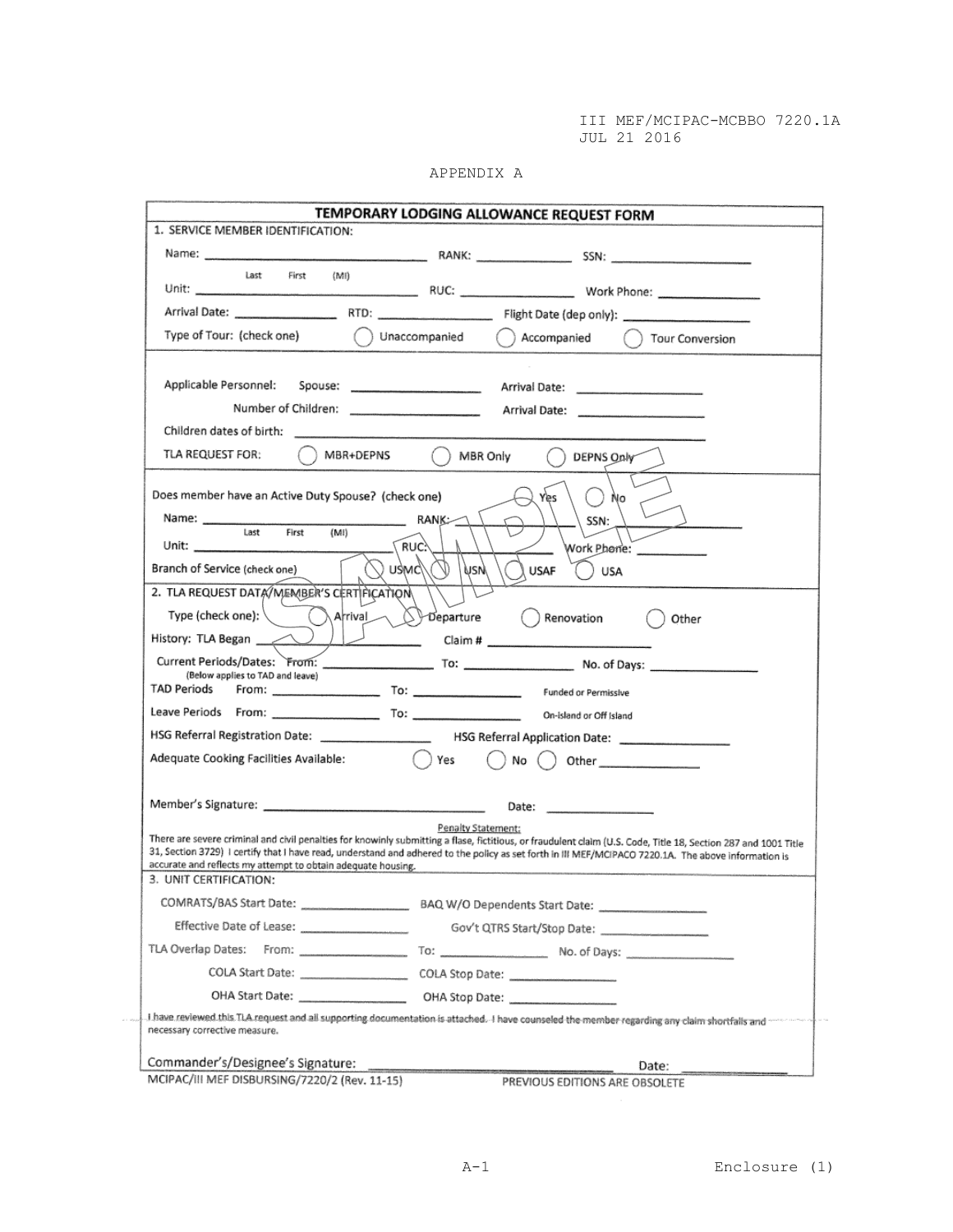| <b>AUTHORITY:</b>      | 5USC 5701, 37 USC 404-427, and EO 9397                                                                                                                                                                     |
|------------------------|------------------------------------------------------------------------------------------------------------------------------------------------------------------------------------------------------------|
| PRINCIPAL<br>PURPOSES: | Used for reviewing, approving, accounting, and disbursing for temporary living allowances.                                                                                                                 |
|                        | SSN is used to maintain a numerical identification system for individual claims.                                                                                                                           |
| ROUTINE USES:          | To substantiate claims for reimbursement for temporary lodging allowances.                                                                                                                                 |
| DISCLOSURE:            | Voluntary; however, failure to furnish information requested may result in total or partial denial of<br>amount claimed.                                                                                   |
|                        | <b>SUBMISSION INSTRUCTIONS</b>                                                                                                                                                                             |
| ARRIVAL:               | Submit the following documents with your TLA request form:                                                                                                                                                 |
|                        | a. Completed Record of Housing Search Form (all claims)<br>b. Copy of lodging receipts (all claims)<br>c. Statement of nonavailability of government operated temporary lodging facilities (if applicable) |
|                        | d. Copy of local economy lease or housing agency reservation form (if applicable)<br>e. Justification for TLA extension request (if applicable)                                                            |
| DEPARTURE:             |                                                                                                                                                                                                            |
|                        | Submit the following documents with your TLA request form:                                                                                                                                                 |
|                        | a. Copy of lodging receipts (all claims)                                                                                                                                                                   |
|                        | b. Statement of nonavailability of government operated temporary lodging facility (if applicable)                                                                                                          |
|                        | c. AF Form 594 (Assignment/Disposession of Government Quarters) (if applicable)<br>d. Justification for TLA extension request (if applicable)                                                              |
|                        |                                                                                                                                                                                                            |
| Remarks:               |                                                                                                                                                                                                            |
|                        |                                                                                                                                                                                                            |
|                        |                                                                                                                                                                                                            |
|                        |                                                                                                                                                                                                            |
|                        |                                                                                                                                                                                                            |
|                        |                                                                                                                                                                                                            |
|                        |                                                                                                                                                                                                            |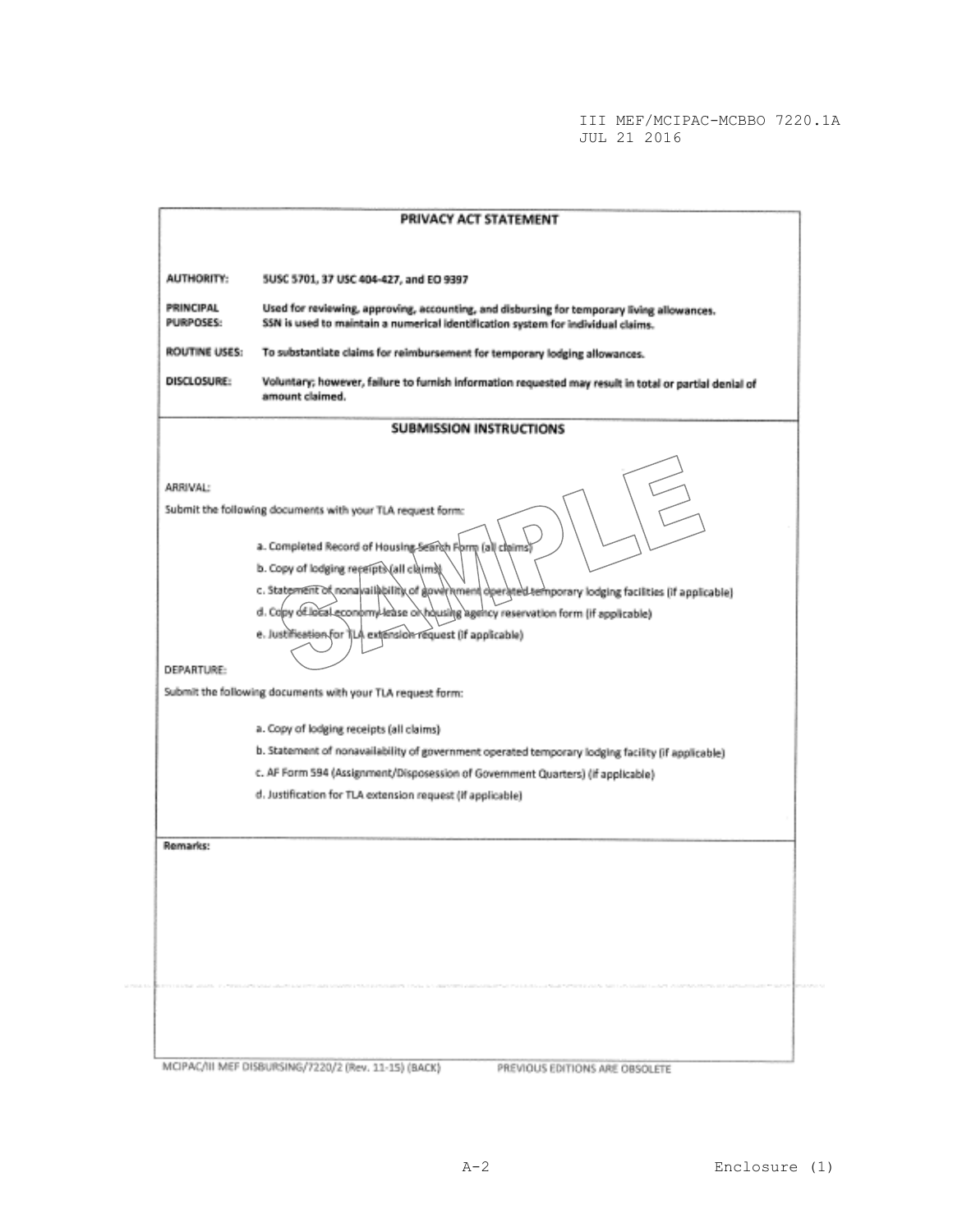III MEF/MCIPAC-MCBBO 7220.1A 21 JUL 2016.................

APPENDIX B

|               | TEMPORARY LODGING ALLOWANCE (TLA) DATA SHEET                                                                                                                                                                                                                                                                                                                                                                 |
|---------------|--------------------------------------------------------------------------------------------------------------------------------------------------------------------------------------------------------------------------------------------------------------------------------------------------------------------------------------------------------------------------------------------------------------|
|               | TLA CLAIM # $\qquad$                                                                                                                                                                                                                                                                                                                                                                                         |
|               | In order to be processed for TLA and maintain an entitiement for continued TLA, you must maintain a housing search record. Every address/<br>agency must be annotated with justification regarding reason for refusal. You are required to check all addresses that are within your rental<br>ceiling. If requirements are not being met and an aggressive search is not maintained. TLA will be terminated. |
|               | NAME: 2008 - 2008 - 2008 - 2008 - 2019 - 2019 - 2019 - 2019 - 2019 - 2019 - 2019 - 2019 - 2019 - 2019 - 2019 - 2019 - 2019 - 2019 - 2019 - 2019 - 2019 - 2019 - 2019 - 2019 - 2019 - 2019 - 2019 - 2019 - 2019 - 2019 - 2019 -                                                                                                                                                                               |
|               |                                                                                                                                                                                                                                                                                                                                                                                                              |
|               |                                                                                                                                                                                                                                                                                                                                                                                                              |
|               |                                                                                                                                                                                                                                                                                                                                                                                                              |
|               |                                                                                                                                                                                                                                                                                                                                                                                                              |
|               |                                                                                                                                                                                                                                                                                                                                                                                                              |
|               | I will move                                                                                                                                                                                                                                                                                                                                                                                                  |
|               |                                                                                                                                                                                                                                                                                                                                                                                                              |
|               | The first available date for delivery of government furnishings is<br>TLA/will\stop on the date government<br>furniture is available for delivery, provided the housing unit is ready for occupancy.                                                                                                                                                                                                         |
| DATE OF VISIT | <b>ADDRESS</b><br><b>AGENCY NAME</b><br><b>REASON NOT ACCEPTED</b><br>& HANSTAMP                                                                                                                                                                                                                                                                                                                             |
|               |                                                                                                                                                                                                                                                                                                                                                                                                              |
|               |                                                                                                                                                                                                                                                                                                                                                                                                              |
|               |                                                                                                                                                                                                                                                                                                                                                                                                              |
|               |                                                                                                                                                                                                                                                                                                                                                                                                              |
|               |                                                                                                                                                                                                                                                                                                                                                                                                              |
|               |                                                                                                                                                                                                                                                                                                                                                                                                              |
|               |                                                                                                                                                                                                                                                                                                                                                                                                              |
|               |                                                                                                                                                                                                                                                                                                                                                                                                              |
|               |                                                                                                                                                                                                                                                                                                                                                                                                              |
|               |                                                                                                                                                                                                                                                                                                                                                                                                              |
|               |                                                                                                                                                                                                                                                                                                                                                                                                              |
|               | Penalty Statement:<br>There are severe criminal penalties for knowingly submitting a false, fictitious, or fraudulent claim (U.S. Code, Title 18, Section 287 and 1001<br>Title 31, Section 3729. I certify that I have read, understand and adhere to the policy as set forth in III MEF/MCIPACO 7220.1A. The above<br>information is accurate and reflects my attempt to obtain adequate housing.          |
|               |                                                                                                                                                                                                                                                                                                                                                                                                              |

MCIPAC/III MEF DISBURSING/7220/3 (Rev. 11-15) PREVIOUS EDITIONS ARE OBSOLETE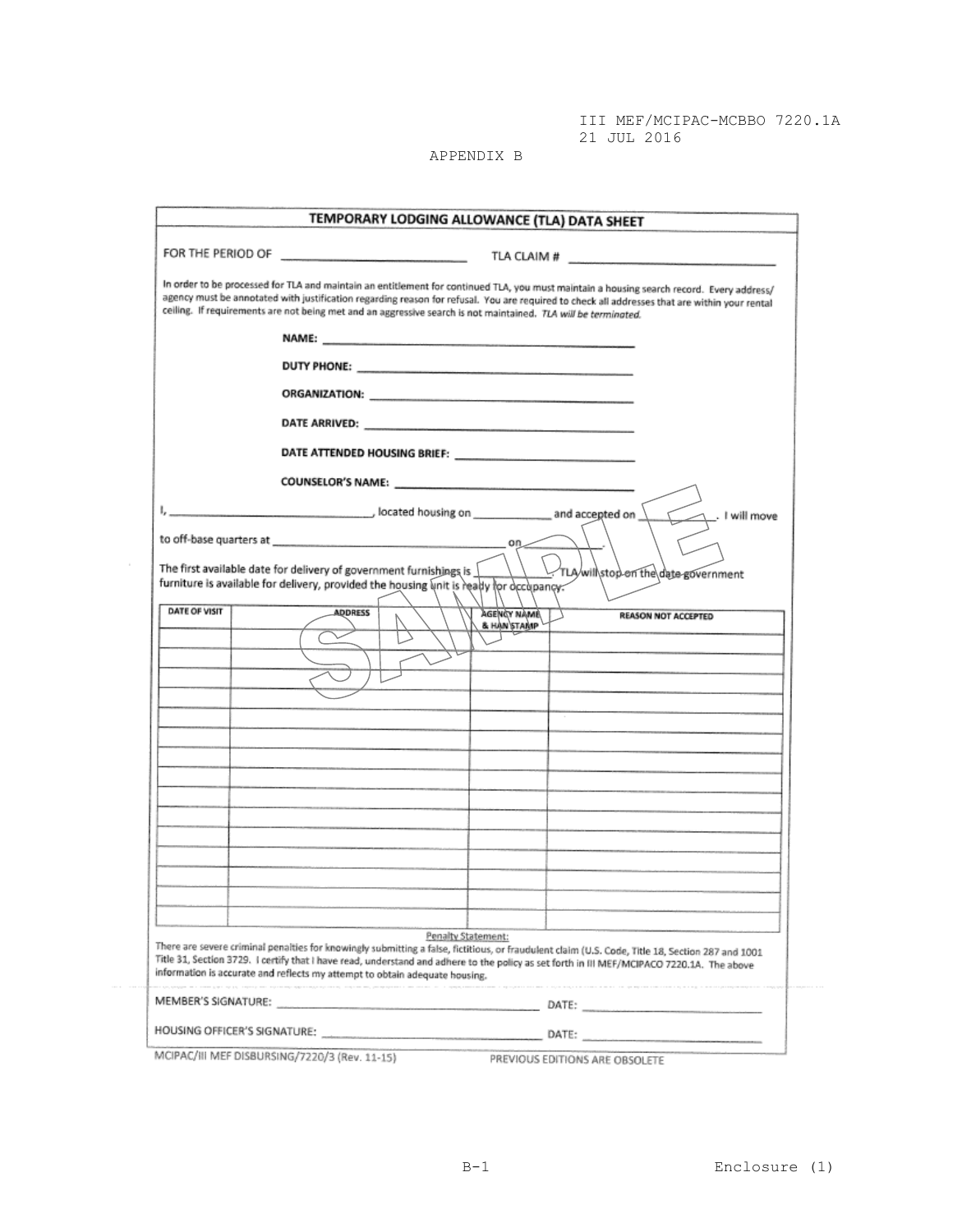# APPENDIX C

MEMORANDUM FOR THE RECORD - ACKNOWLEDGEMENT OF TLA ENTITLEMENT CONDITIONS

I hereby acknowledge that I have been advised of and read the below conditions with regard to the entitlement to Temporary Lodging Allowance (TLA) . I understand that it is *my* responsibility to reduce the amount of TLA required by completing all the directions listed in this Order (III MEF/MCIPAC-MCBBO 7220.lA).

a. **When Payable:** TLA is an earned entitlement used to partially reimburse temporary lodging expenses, payable only when I meet the criteria established by this Order.

b. **When Not Payable:** TLA will not be paid if at any time *my* situation can be described by one of the following categories:

(1) No Real Need: If at any time I cannot provide appropriate substantiating documents proving there was a need for me and/or *my* family **members to reside in a TLF.** 

(2) Diligence: If at any time I cannot provide appropriate substantiating documents proving the delay of establishing/terminating a household was not under *my* control.

(3) Personal Preference: If at any time I decline a suitable housing **offer because I dislike the appearance, size, location, acceptance of pets or any other item based on personal preference.** 

c. **Extensions of TLA:** I understand that I must submit for a TLA **extension as soon as I am aware of a need for one (see Chapter 1 of this**  Order) .

d. **MY Responsibilities:** I understand that I must do the following:

(1) Register with the Housing Office within two (2) working days upon **arrival.** 

(2) If on base quarters are not available, aggressively seek housing on the local economy with assistance from the Housing Office by physically visiting housing agencies/dwellings. Reasons for denying housing, such as **"too small, too far, too old, or too expensive <sup>11</sup>must be explained in detail; see appendix D.** 

(3) Submit TLA reimbursement requests within three working days after each 10-day period.

**Signature** Date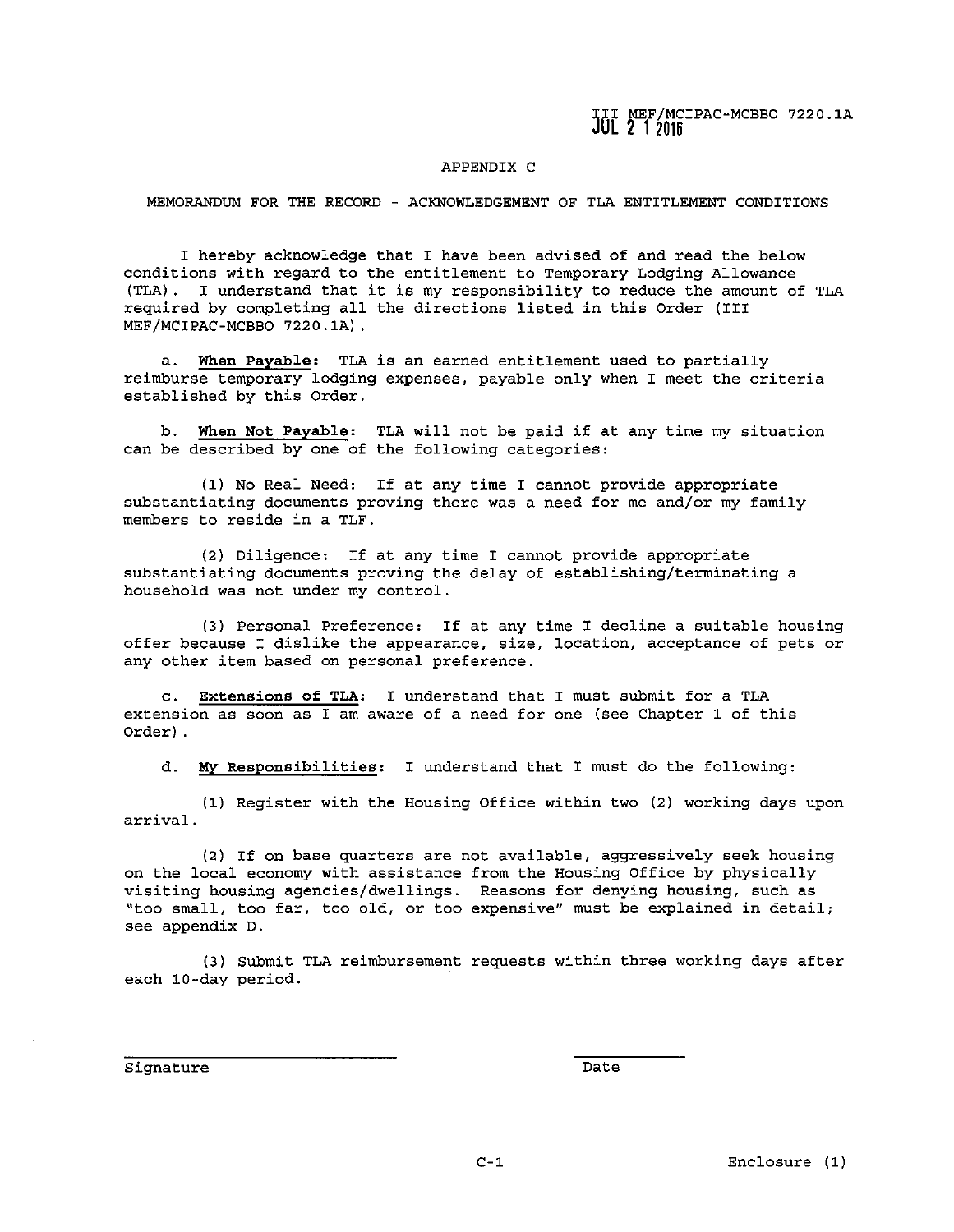# APPENDIX D

### UNACCEPTABLE REASONS FOR REFUSING HOUSING

**1. The following list provides some common reasons cited for refusing**  available housing. These reasons are not acceptable for the purpose of continuing TLA entitlement. This list consists of only the most common **unacceptable reasons cited in previous claims; therefore, it is not all encompassing.** 

a. Housing not located near a DoD school bus stop.

b. Housing too far from spouse's place of employment.

**c. Housing is too small. Most local housing is smaller than American**  homes. The qualifying factor is if the dwelling has an adequate number of bedrooms for the size of the family. Bedroom requirement are detailed below:

| Number of Dependents Excluding Spouse      | Bedrooms                |
|--------------------------------------------|-------------------------|
| None                                       | ı                       |
| One                                        | $\overline{\mathbf{c}}$ |
| Two, except as follows:                    | $\overline{\mathbf{c}}$ |
| One 10 years or older                      | $\overline{\mathbf{3}}$ |
| One 6 years or older and the other         |                         |
| of the opposite sex                        | 3                       |
| Three, except as follows:                  | 3                       |
| Two of the three are 10 years or older     | 4                       |
| One is 10 years or older, other            |                         |
| two of the opposite sex with one           |                         |
| 6 years or older                           | 4                       |
| Four, except as follows:                   | 3                       |
| One 10 years or older                      | 4                       |
| One 6 years or older, other three opposite |                         |
| sex, with one 6 years or older             | 4                       |
| Two 6 years or older, of opposite sex,     |                         |
| and other two same sex                     | 4                       |
| Two 10 years or older, other two opposite  |                         |
| sex, with one 6 years or older             | 4                       |
| Five, except as follows:                   | 4                       |
| Two or more 10 years or older              | 5                       |
| One 10 years or older, one 6 years or      |                         |
| Older and opposite sex of the other three  | 5                       |

d. Housing is dirty. The government (on-base) or the landlord (offbase) is required to clean the dwelling to the standard that it will pass the Housing Office's inspection. If the home does not meet cleanliness standards it should be reported to the Housing Office.

**e. Housing is too far from the Service Member's place of work. See commuting distance definition.** 

**f. Too noisy. If it is government housing or off-base housing that passed the Housing Office inspection, it is considered adequate.** 

ä,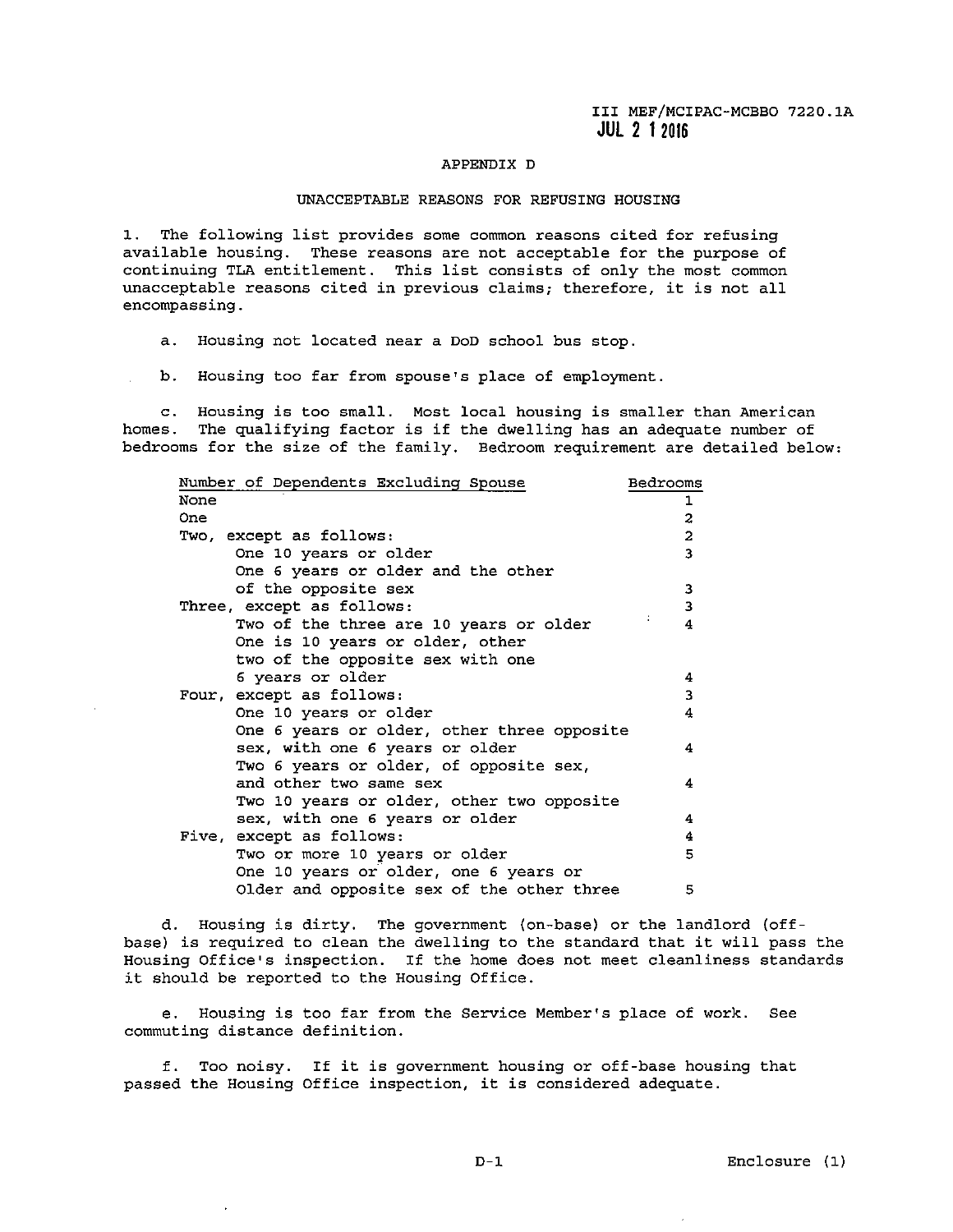g. Parking is available for only one car.

h. No pets allowed.

i. Building is too old or not safe for children. A building that is not safe for children should immediately be reported to the Housing Office so it can be re-inspected and removed from the list of acceptable housing.

j. Too much traffic.

2. If the Housing Office has deemed the housing adequate then TLA entitlement will end the day housing would have been occupied, regardless of **the Service Member's decision to accept or refuse the housing. If the Housing Office deems a refused house inadequate, TLA entitlement will be**  determined by the next housing unit viewed.

**3. It is the Service Member's prerogative not to accept housing for any of the listed reasons; however, citing any of the above is not sufficient justification to continue TLA entitlement.**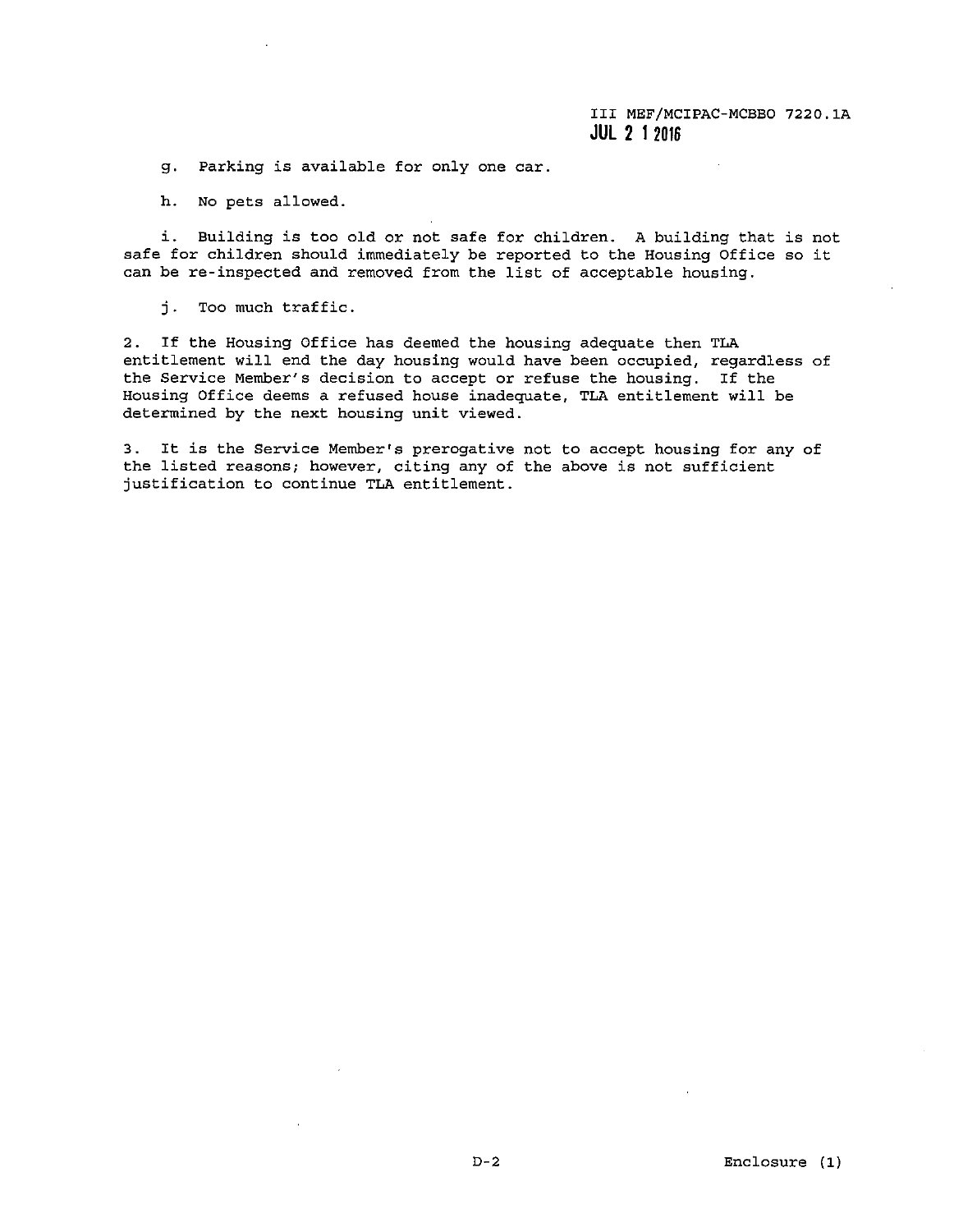JUL MEF/MCIPAC-MCBBO 7220.1A

### APPENDIX E

SAMPLE FORMAT - REQUEST FOR EXTENSION

**From:** (Individual Marine, EDIPI and Unit)

- To: **Via: Commanding General, Marine Corps Installations Pacific-MCB Camp Butler**  (Attn: Disbursing Officer, Regional Disbursing Office Pacific)
- **Commanding Officer, (unit, stop at MSC level, do not route via**  CG, III MEF)
- Subj: REQUEST FOR EXTENSION OF TEMPORARY LODGING ALLOWANCE ENTITLEMENT FOR PERIOD (YYYYMMDD-YYYMMDD)
- Ref: (a) III MEF/MCIPAC-MCBBO 7220. lA
- Encl: (1) Enclose any correspondence from the Housing Office, Off-base Housing Agency or DMO that document circumstances which impeded the occupancy of quarters

**1. Per reference (a), I request an extension of my Temporary Lodging**  Allowance (TLA) entitlement for the following reason(s): (Provide a full explanation of the circumstances that necessitate the continued payment of TLA beyond the established maximum period.)

**Arrival: Answer the basic question, "What prevented you from finding and moving into permanent quarters?" or "What prevented you from reporting to the**  Housing Office within two working days?" Include a detailed account of the **efforts taken to locate and move into permanent quarters; whether or not**  Permissive TAD for house hunting was requested and approved/disapproved; time **off granted or excessive overtime required to work, assistance received/not received from the unit and sponsor; search conducted/not conducted within commuting area; factors impeding house hunting efforts such as**  TAD/deployment/emergency leave (which family members), etc. Also include extraordinary needs of any family member.

**Departure: Answer the basic question, "What prevented you from coordinating**  the movement out of quarters/local economy housing and departing the PDS **within the established maximum period? Did you utilize gov't furniture, the loan locker, etc.?"** 

- **a. Arrival or departure date.**
- b. Requested period of extension is \_ days.
- c. Total number of days a TLF was needed and utilized:

### SIGNATURE